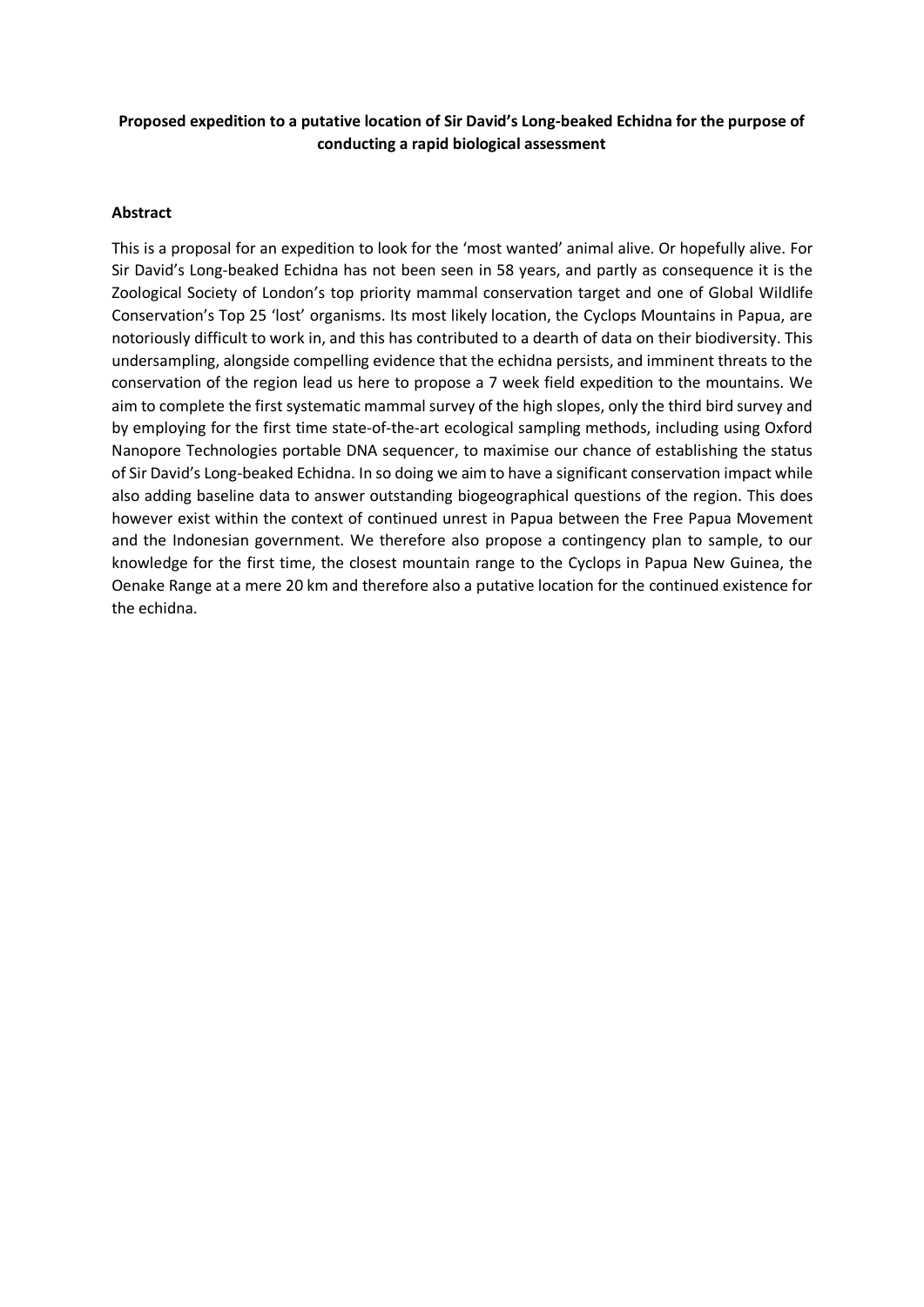#### **Aims**

Our principal aim, given compelling evidence for its continued survival exists, is to conduct the first survey employing modern ecological methods for the 'lost' species Sir David's Long-beaked Echidna, *Zaglossus attenboroughi*, on the higher slopes of the Cyclops Mountains of Papua. The methods to be used will allow concurrent mammal surveying, and, complementing this, we intend to carry out ornithological surveys such that in sum we undertake a rapid biological assessment in the form of those conducted under the Rapid Assessment Programme (RAP) of Conservation International (CI), though at a smaller scale.

In so doing, the expedition would be the first to undertake any mammal survey in this region and only the third ornithological survey. By consequence it is our purpose to address several points of interest in the academic community. Concerning *Z. attenboroughi*, the almost unknown nature of its morphology, population or ecology means any information is crucial not only in furthering conservation information of this critically endangered species, but also in enhancing our understanding of the phylogeny and biogeography of echidnas. Indeed, local testimonies suggest that in fact two species of echidna may reside in the region and by employing methods in the form of camera trapping and eDNA sampling we hope to provide the most thorough attempt to date to address these interests. These methods will be conducted as part of a general mammal survey and as such also fulfil the aim to create an inventory of the mammal fauna of the mountains, something not yet achieved. This will help to confirm or not reports of other outstanding mammal fauna such as the presence of tree-kangaroos (*Dendrolagus*) of which only one species is known from the region despite anecdotal reports of at least two species.

Concerning avifauna, the two previous serious surveys, one extensive by Ernst Mayr in 1928, one cursory by Jared Diamond and David Bishop in 1990, both report a relative paucity of bird life in the Cyclops. This makes it an anomaly of the outlying mountain ranges of New Guinea. There are many species located in the surrounding Bewani and Foja ranges unreported from the Cyclops and so in making a further assessment we hope to establish whether this pattern is a consequence of undersampling or whether it may instead reflect a true biogeographic, or of more concern, anthropogenic phenomenon.

This latter effect is possible given the close proximity of Papua's major city Jayapura which has been in existence as an urban centre since soon afterits colonial founding as Hollandia by the Dutch. Human encroachment and the negative consequences thereof now severely threaten the Cyclops Mountains and so further research to establish its baseline biodiversity and develop conservation cases is critical. This is only possible by conducting diverse biological surveys, hence our interest in complementing mammal surveys with ornithological in addition. Sustained conservation is only possible with the engagement of local communities and a critical purpose of our research is to partner with local universities to collaborate with researchers and thereby provide training in the surveying skills we employ and distribution of the results we find.

In total, by undertaking the expedition, the evidence that we accumulate could be critical in generating conservation interest in the region which is at current, minimal, and disincentivised by Indonesian foreign policy. This has led for example for the disengagement of the Zoological Society of London from the region. Thus while their EDGE programme funds a local scholar in Papua New Guinea to research the endangered Eastern Long-beaked Echidna, no such equivalent exists in Papua, something for which we hope this expedition can catalyse change.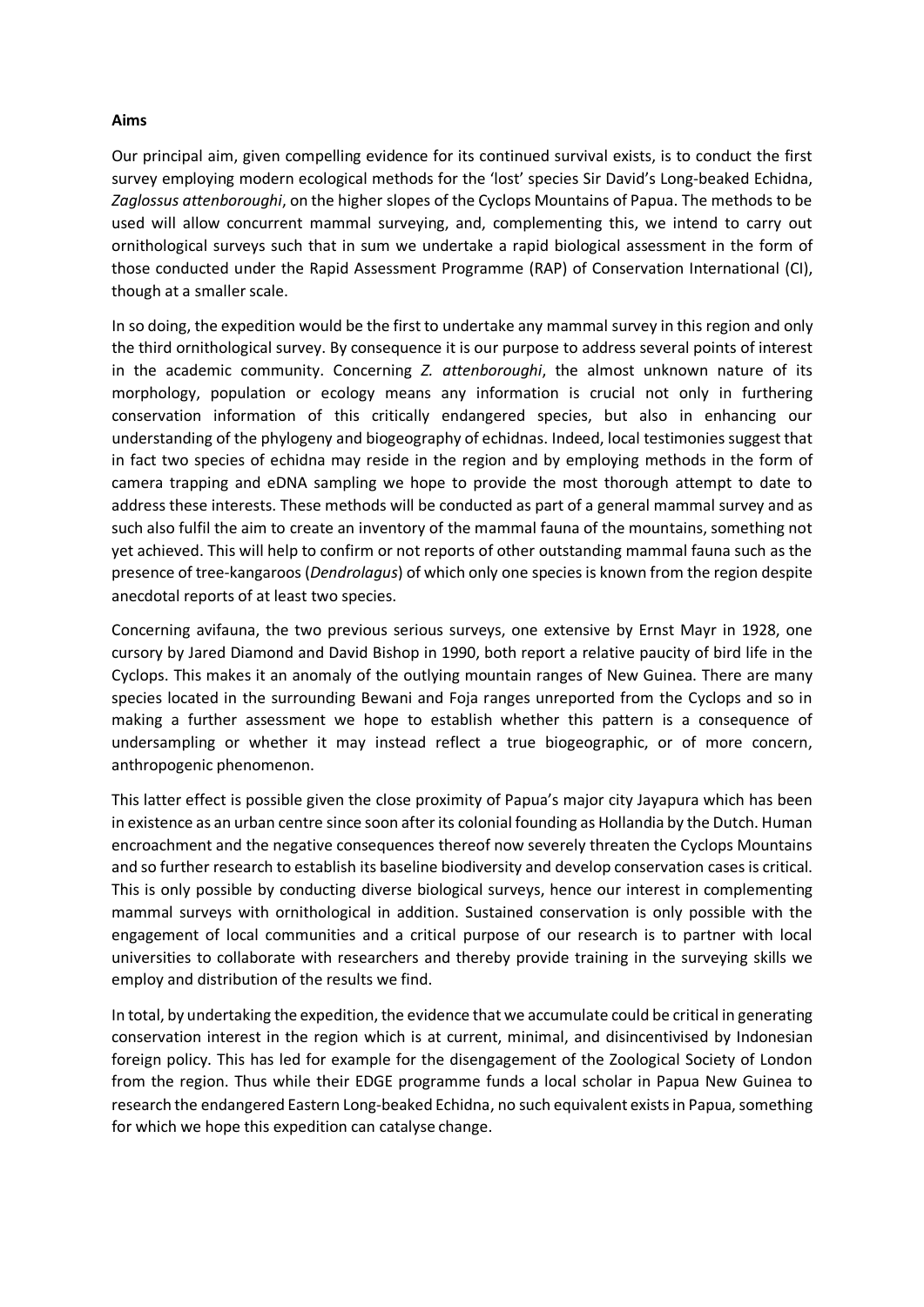## **Justification**

In terms of species-based conservation value, *Z. attenboroughi* ranks as of extreme importance. It is no wonder that it is the 'poster animal' for the Zoological Society of London's EDGE programme, emblazoned as it is above these letters in the project's logo. Standing for **E**volutionarily **D**istinct **G**lobally **E**ndangered, this represents a metric by which conservation target species can be defined (Isaac et al., 2007). *Z. attenboroughi* isthe jointtop priority mammalspecies alongside its close relative the Western Long-beaked Echidna (*Z. bruijnii*) for this score, a consequence of both being critically endangered (IUCN, 2016) and representing the end nodes of an ancient mammalian lineage, the monotremes. These are the egg-laying mammals, "living fossils" as they were once described (Long et al., 2002), which once existed as a diverse radiation but which now count as their members a mere five species such that all can truly be said to be evolutionarily distinct (see Figure 1).

Furthermore, *Z. attenboroughi* is one of Global Wildlife Conservation's 25 'most wanted lost species', defined as animals that have been unobserved for at least 10 years.

*Z. attenboroughi* has clear conservation value therefore which makes its actual conservation position, that of very low attention, all the more surprising. Even more so then is this low attention despite compelling evidence that it still exists. In 2007, the then head of the EDGE programme, and now Chief Scientist at National Geographic, Jonathan Baillie lead an expedition in search of the echidna. Using community interviews he found that local people could describe key characteristics of the echidna and recognised photos of them (Baillie et al., 2009). Five people across two communities convincingly described physical encounters with echidnas, all in a hunting context (Baillie et al., 2009), the most recent of which at that time was 2007. Furthermore, trekking in the mountains revealed trace signs of echidna in the form of nose pokes at an altitudinal range from 0 to 1700m above sea level (asl) (Baillie et al., 2009). From this Baillie, perhaps prematurely, concluded the continued existence of *Z. attenboroughi,* and more recent evidence has done little to dissuade this.

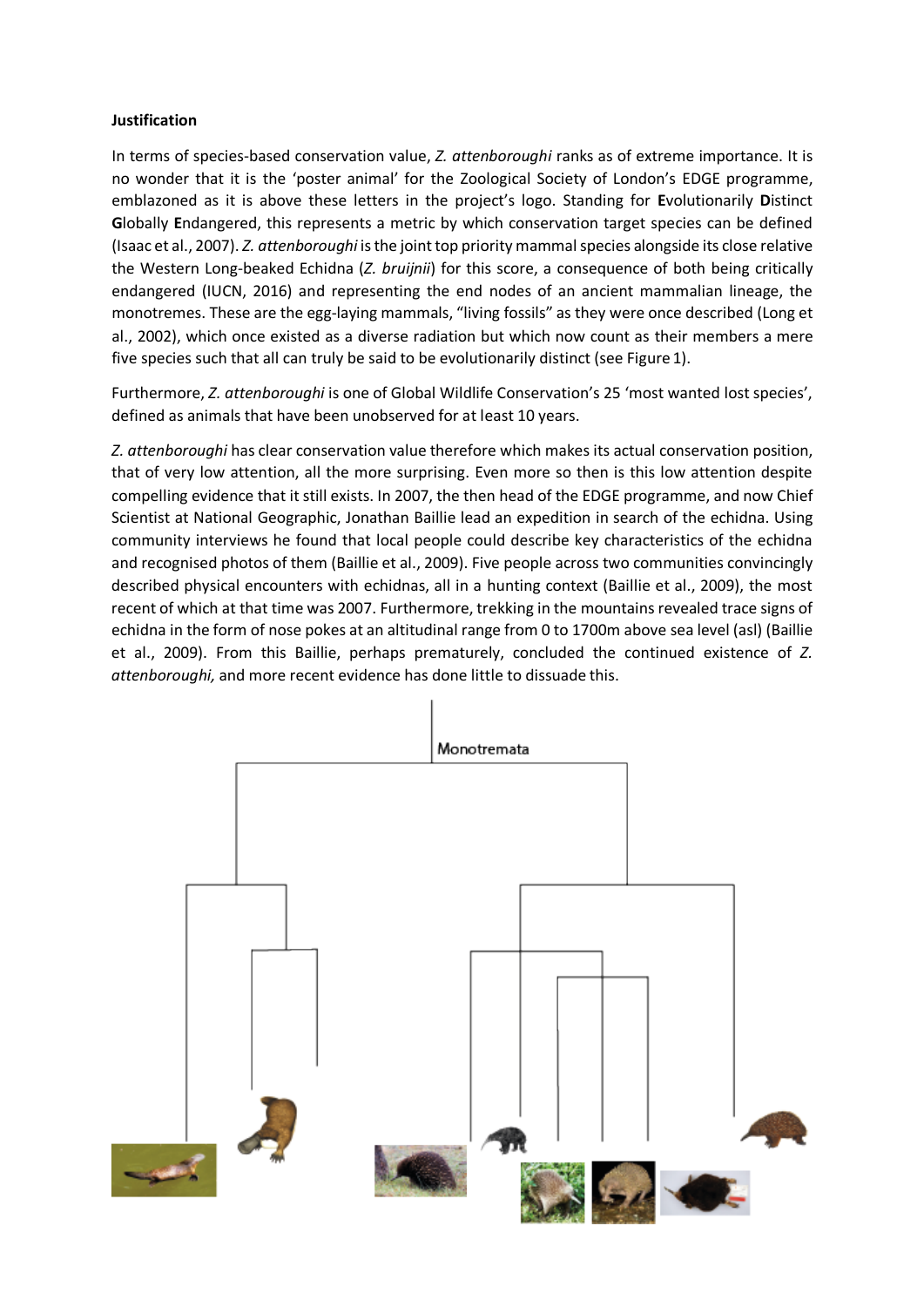Figure 1: A schematic of monotremes phylogeny from extant and some known extinct species. One clade contains the duck-billed platypus and its extinct relatives, the other the living echidnas and their relatives. From left to right we therefore have: Duck-billed Platypus (*Ornythorhinchus anatinus*), *Obdurodon dicksoni* (extinct)*, Monotrematum*  (extinct - missing image), Short-beaked Echidna (*Tachyglossus aculeatus*), *Zaglossus hacketti* (extinct – unresolved position), Western Long-beaked Echidna (*Zaglossus bruijnii*), Eastern Long-beaked Echidna (*Zaglossus bartoni*), Sir David's Long-beaked Echidna (*Zaglossus attenboroughi*) and *Megalibwillia* (extinct).

Paul Barnes (PhD student UCL 2015 - ) has been conducting research in the region and in speaking to him, he has revealed to us further support for Baillie's claims. His community surveys have revealed more recent sightings of echidna and in addition he has been shown physical echidna spines.

We cannot of course dismiss alternative explanations for this evidence in the form of fabricated stories, knowledge of echidnas from other sources, misidenfitication of trace signs, or outdated physical material. However, the evidence certainly makes absolute confirmation more pressing and realistic.

This realism exists within the context of very recent other 'lost' species discoveries. Nine days prior to this submission deadline it was confirmed through a paper in *Nature Ecology and Evolution* that another of the 'lost' species on GWC's Top 25 was rediscovered, by camera trap evidence, the Silverbacked Chevrotain in Vietnam (Nguyen et al., 2019). This is in addition to another four of the Top 25 already rediscovered, alongside nine from the total 1,200 species list in 2017.

And this pressingness comes from the imminent threats to the home of the echidna in the Cyclops Mountains, another oddity in the low conservation attention of the animal. One reason the Cylops may represent a refuge for endangered flora and fauna is because its higher slopes are traditionally venerated by local communities. However, increased urbanisation from Jayapura, and immigration from other parts of Papua, are threatening this established form of defence.

The immigration problem poses a particular threat, for peoples arriving from other regions, notably mountainous regions such as Wamena in the Central Cordillera, do not have the same tradition relating to the mountains (Rob de Vos, personal communication). They also practice different forms of agriculture to the indigenous of the region and as such swidden agriculture, settlement encroachment and illegal logging all represent threats. Of particular concern is that these threats are moving up in altitude with the less steep southern slopes now particularly exploited (Baillie et al., 2009), thereby threatening the previously undisturbed higher echelons of the mountains.

Excluding swidden agriculture, similar threats exists, as well as road construction, because of population expansion from the city of Jayapura and required urbanisation (Polhemus and Richards, 2002). Of most concern is the recent road construction between the port of Depapre at the Western end of the mountains and Jayapura at the eastern end. The road itself is not necessarily an issue, more so is the context in which it is built. The port project in Depapre appears to represent a means by which to export large quantities of goods to China and its timing alongside the granting of Nickel-Cobalt mining concessions around the Cyclops lowlands is probably not coincidental (Barnes, pers. comm.). The development of thisinfrastructure will inevitably lead to further population increase with the same problems as discussed in relation to migration population increase. This will also likely impact upon the people themselves for the mountain represents the key freshwater source in the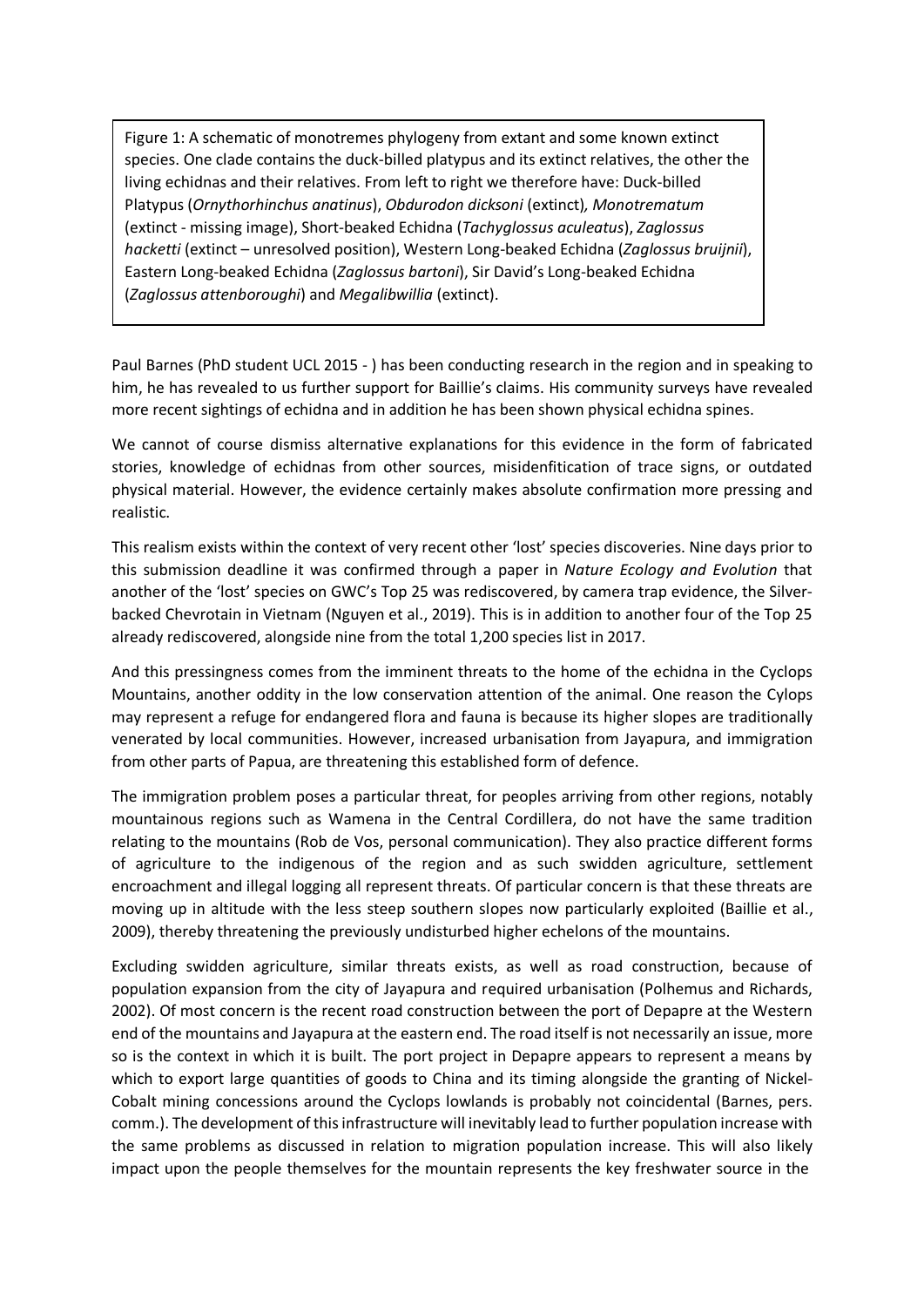region, and the degradation of the Cyclops will likely lead to a reduction in its quality with widespread health implications (Polhemus and Richards, 2002). Finally, the release of Javan Monkeys into the mountains may represent an invasive species problem in the future.

## **Background**

*Z. attenboroughi* is known from a single specimen, collected "Oost-top, Berg-Rara, op 1600m" as Peter Van Royen its discoverer noted on 4<sup>th</sup> July 1961 in the Cyclops Mountains. It is one of four species which are split into two genera: *Tachyglossus* and *Zaglossus*. The former is the short-beaked echidna, widespread across Australia, stable in status across its range, and with populations in South Eastern Papua New Guinea. The latter contains the three species of long-beaked echidna, of most interest to us, Sir David's (*Z. attenboroughi*), but also the eastern (*Z. bartoni*), and the western (*Z. bruijnii*). Of these latter two specific status is determined by the number of claws on the forefeet, 3 on the former, 5 on the latter. The geographical barrier for these species are the Paniai Lakes of the Papuan Central Cordillera. Both *Z. bruijnii* and *Z. attenboroughi* are critically endangered on the IUCN red list. Indeed on the general rarity of the long-beaked echidnas, the determiner of their systematics, Tim Flannery, notes that during 15 years of fieldwork he only saw one once (Flannery and Groves,1998).

The Cyclops Mountains are a small range that lie between Tanah Merah Bay and Jayapura (2°35'40.6"S 140°40'04.8"E), the capital city of Papua, the Indonesian portion of the island of New Guinea. Its peak is Gunung Rafeni at 1880m (Polhemus, 2002) and the climate is typical humid tropical with a high annual average (26.5 degrees celcius), and low variance in, temperature. The mountains themselves cover 31,400 hectares and 22,500 ha of this represent a strict nature reserve (Polhemus 2002), but one that is threatened by human activity: illegal logging, road construction, settlement building and swidden agriculture. This has seen encroachment into the protected area (Baillie 2009; Polhemus 2002).

This encroachment is a very modern phenomenon as traditionally very few people have entered the high slopes of the Cyclops Mountains. They are famously difficult to ascend: Jared Diamond, the noted polymath and avid ornithologist noted on the "daily risk of falling off the steep, slippery trails" (Diamond, 2004), while the great evolutionary biologist Ernst Mayr commented on their "terrible steepness" (Mayr, 1930). On the northern side the slopes are notably difficult and few people ascend beyond 400m (Baillie et al., 2009)

As a consequence the site has been poorly surveyed, though some expeditions have occurred. The earliest of note was Ernst Mayr's in 1928. Mayr was collecting for Lord Walter Rothschild, the British eccentric, forskinsto be displayed at hiszoological museum in Tring (now the Natural History Museum at Tring), alongside for the American Museum of Natural History, and under the supervision of the famous ornithologist Erwin Stresseman. Mayr approached the mountains from the less steep southern side at lake Sentani, as most people do and in total spent approximately 4 weeks on the expedition (Mayr, 1930). Much of this was spent attempting to make camp to reach the higher elevation and this was achieved on the 3<sup>rd</sup> September 1928. He returned to Ifar, Sentani on the 14<sup>th</sup> implying about a week's worth of excursions to the higher slopes (Mayr, 1930).

Since Mayr, three notable expeditions have attempted the higher slopes, the first in 1936 was by the intrepid explorer and entomologist, Evelyn Cheesman. She was known to the New Guineans as the woman who walks, an epiphet derived from her rejection of the sedan chair, so normally seen as the mode of transport for western women. She made entomological collections above 1050m on the mountains. From the third Archbold expedition in 1938, some members made forays into the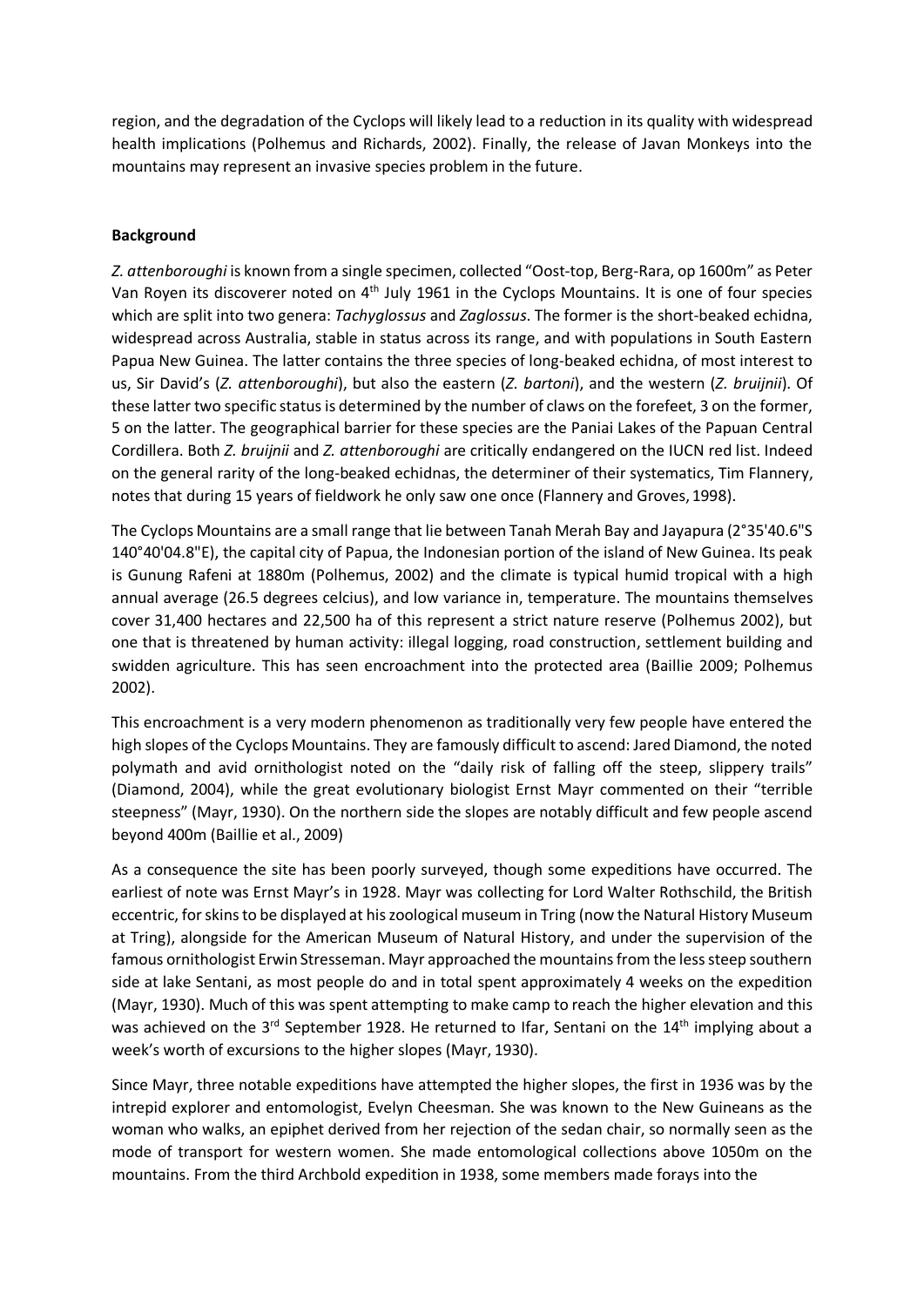mountains prior to the commencement of work further inland. And then in 1990 Jared Diamond and David Bishop climbed to the peak over two days to make a bird survey the results of which are on ebird.

Alongside this an RAP was conducted on the coastal lowerslopesin 2002 in the region of Yongsu which revealed important insect, reptile, amphibian and fish fauna including the discovery of 3 new species of frog to science, one new fish and a large range extension for a nymphalid butterfly (Richards and Suryadi, 2002). Corroborating Mayr and Diamond's reports, the bird community was somewhat impoverished, but local naturalist reports suggest the region is highly undersmapled for birds. Again, no mammal surveying was undertaken.

In total, previous expeditions and local testimonies suggest a high biological value to the Cyclops Mountains while revealing the chronic undersampling of the region.

## **Concern**

A possible further explanation for the lack of sampling work conducted in the Cyclops Mountains Region is the tension that exists between the Indonesian government and the Papua Merdeka (OPM) movement, a separatist movement that has existed since 1965, 4 years after the hand-over of colonial control from the Dutch to the Indonesians. During this period Papua has most often been open to the outside world, but through a filterimposed by the Indonesian government. In particularthis has made foreign research activity difficult.

While at the moment the Foreign and Commonwealth Office (FCO) have granted a green light to foreign travel in Papua, an Indonesian expeditions logistics company, Lahuka, alongside various other academics I have contacted, have informed that obtaining research permits is particularly difficult. I think it prudent therefore to develop a contingency plan following the same motivation. This is outlined in the logistics section.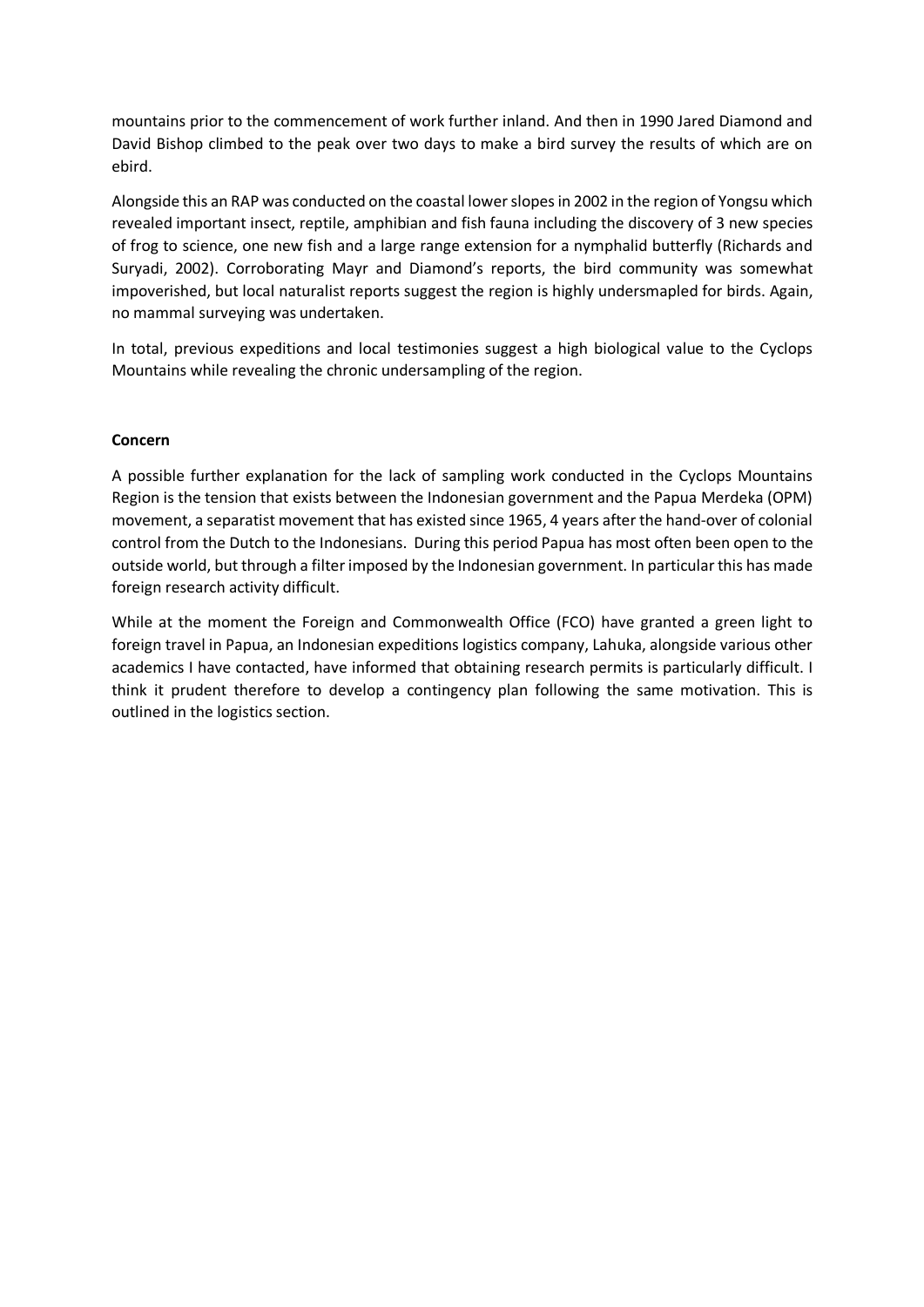#### **Methodology**

#### **Echidna-specific surveying**

The most advanced of our surveying methods, environmental-DNA (eDNA) sampling is reserved for trying to detect the presence of echidnas due to the clear sampling strategy that exists. During the day, echidnas will sleep in their burrows or hollow logs and these therefore represent clear targets for taking environmental samples in the form of soil or detritus. These samples are then processed in case cellular material from echidnas is present as may exist in mucus, hair, skin, or faecalmatter.

The method of eDNA analysis is contingent upon the facilities that our collaborating institute possesses. In the absence of sequencing facilities, because of the logistical difficulties of transporting field samples back to Oxford – the material transfer agreement permit acquisition from Indonesia is notoriously hard – the intention would instead be to use the state-of-the-art portable sequencing technology for near in-situ analysis. The principal piece of equipment for this would be the MinION DNA sequencer (Oxford Nanopore Technologies) at 10 by 3.2 by 2 cm and <100 g. The workflow exists as follows:

- 1. DNA extraction This requires components for cell lysis, protein precipitation and DNA precipitation. These are commonly sodium dodecyl sulphate and proteinase K, guanidine isothiocyanate and isopropanol respectively, though ready-made preparation kits such as the Puregene DNA purification kit (Gentra Systems) also exist.
- 2. Target sequence amplification This requires using the DNA amplification technique polymerase chain reaction (PCR). Again, this needs to be miniaturised for transport so a miniPCR thermocycler (miniPCR) would be used, powered by an external battery. The output of this is amplified DNA sequences of target regions specified by the choice of DNA primers made.
- 3. DNA library preparation The output of amplification is a series of target sequences known as amplicons. These need to be prepared for sequencing and the process is known as library preparation in which short adapter sequences are annealed to the 3' and 5' ends of the amplicons. One of these adapter sequences will act as a sequencing primer for the sequencing step while the other will act as a surface actor during sequencing.
- 4. DNA sequencing The MinION uses nanopore-based technology to deliver sequencing. In this technology protein nanopores, effectively tiny protein enclosed holes, are embedded into a synthetic matrix that is all bathed in an electrophysiological solution. As DNA passes through the nanopores it disrupts current that is also being applied. The disruption signal is base specific thereby enabling sequence analysis. This raw signal data is generated by the MinKNOW software and subsequent processing is then required.
- *5.* For species identification sample sequences must be compared to known sequences. This can be achieved by reference sequences on the open access database GenBank which at the current time of writing has 7 sequences stored for *Z. bruijnii* and 502 for *T.aculeatus*

The capacity for in-situ use of this technology has been demonstrated in multiple contexts from monitoring of the EBOLA outbreak in West Africa between 2014 and 2015 to sequencing of microbial communities in the Antarctic (Pomerantz et al., 2018). Of greatest relevance to us was its successful employment during a rapid assessment expedition to the Choco Rainforest of Ecuador where it was demonstrated to generate results in under 24 hours and facilitate correct species identification with sequences generated in excess off 99% accuracy (Pomerantz et al., 2018).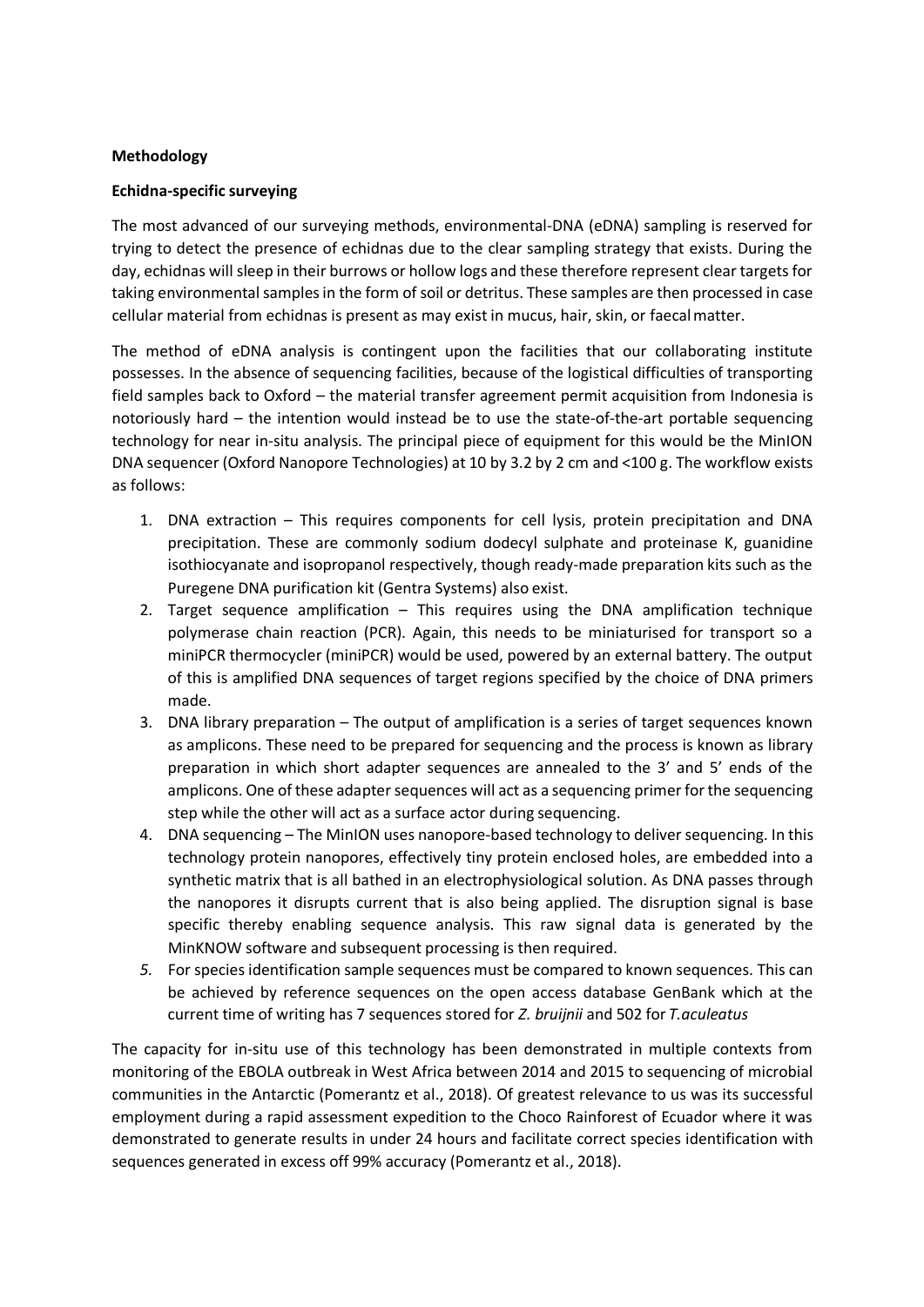All of these field sites had cold storage facilities, necessary forthe maintenance ofsequencing reagents and keeping MinION flow cells which must be stored between 2 and -8 degrees Celsius. Such cold storage will not be possible at our field site and so samples must be kept and instead analysed using the above protocol at our local collaborating research institute.

#### **Mammal surveying**

Mammal surveying will be conducted by camera trap methods. These provide an automated and standardised procedure, reducing sampling bias, and also overcoming the common difficulties of mammal recording, that of shy, unvocal, low density and nocturnal species (Larsen et al, 2016).

Data on species accumulation curves indicate that a recording period of between 3 to 4 weeks is necessary for sampling, something often beyond most rapid assessments, but feasible within this expedition.

Species accumulation curves also suggest between 20 and 30 cameras at a field site with the recommended density being one camera per 2  $km^2$  (Larsen et al., 2016). Even if we obtain some cameras on sponsorship or borrow cameras it is unlikely financially feasible for us to obtain 30 cameras and so an aim would be between 10 and 20 cameras with a coverage between 20 and 40 km<sup>2</sup> over a broad elevational gradient. Here a physiological limit is imposed on what distances we can travel and so this will also be a constraint.

Ideally the cameras would be randomly placed on a proposed grid but access difficulties will of course constrain this. Cameras need to be place where there is some visual clearance and will therefore be restricted to man-made trails (of which those made by us will be the principal) or animal-made trails, these often existing along ridgelines according to Mayr (Mayr, 1930). It is only via these trails that access to a given grid point can also be obtained. This will bias site selection such that it is ultimately pseudo-random.

The cameras themselves should be placed at a height of between 30 and 50 cm and the GPS position and elevation of each site must be recorded. These positions, alongside the raw video data recorded then represent the output of the surveying method.

It should be noted that the small size of the proposed team will be advantageous in this instance as larger teams tend to reduce mammal presence.

#### **Bird surveying**

Bird surveying will be conducted with both audiovisual and sound recording methods. The primary audiovisual method will be point counts.

These should be conducted over 10 minute periods, as justified by species accumulation curves, and in a spatial grid with sites separated by 250m. This distancing encourages spatial independence of sites with 250m an estimate of average call transmission. The count works by recording all birds seen and heard within a 50m radius of the focus over the recording period with age and sex ideally recorded (Herzog et al., 2016). Again, GPS and elevational position of sites must be recorded.

Effective point counts require high expertise in identification which team members do not currently have for the New Guinea avifauna. The designated ornithologist, James Kempton, must therefore prepare in advance auditory and visual identification skills using digital and text references. This can be achieved by compiling a suspected species inventory for the region and then for audio practice using the public digital databases of Xeno-Canto and the Macaulay Library of Ornithology of Cornell. For visual practice *Birds of New Guinea* of Beehler and Pratt, and *Birds of New Guinea* by Gregory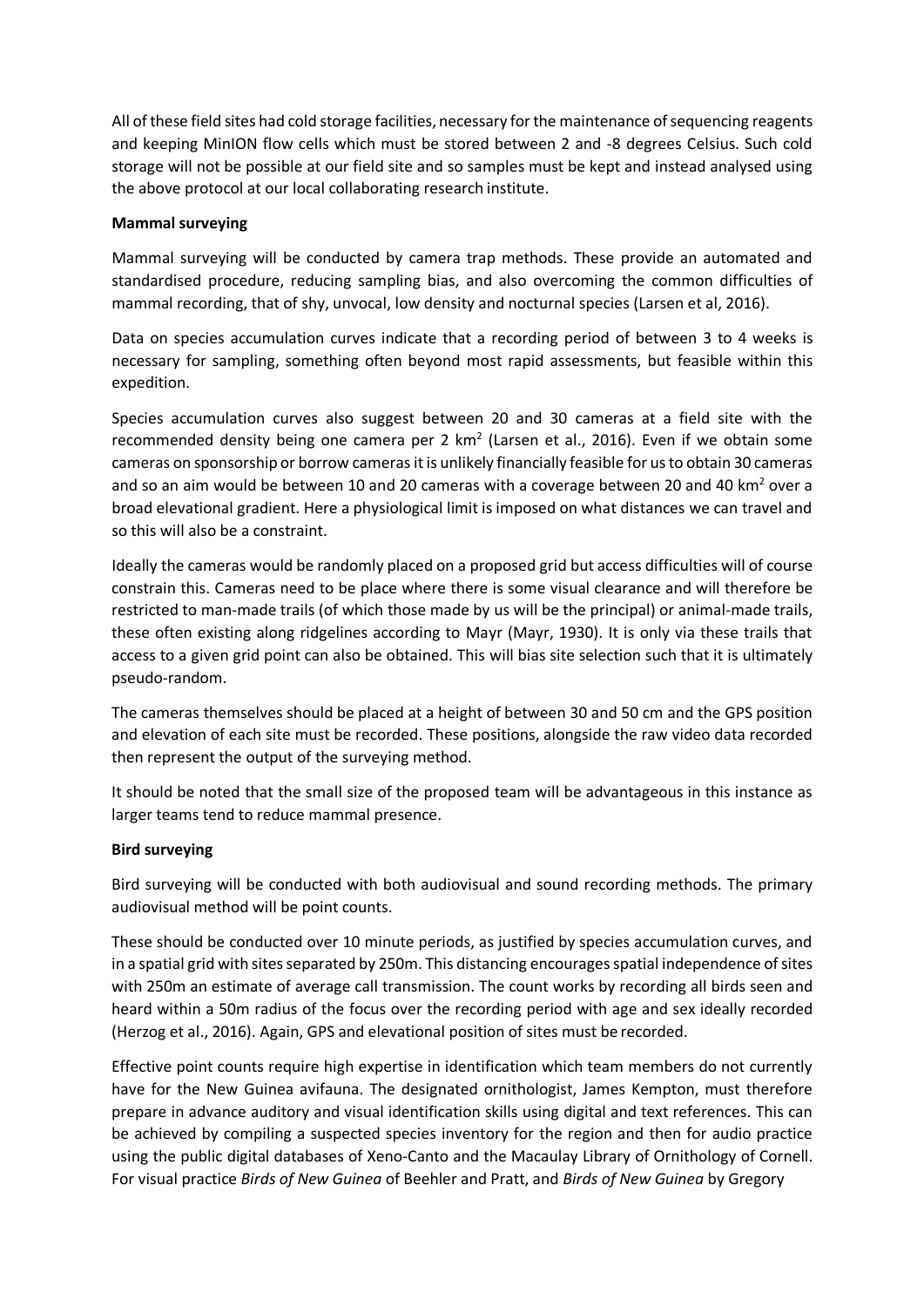provide comprehensive field sketches and identification notes. This said, a reconnaissance to the region would be useful.

Less demanding of expertise is sound recording because identification can always be achieved post hoc with expert consultation if required. A standard protocol for sound recording is the dawn chorus survey method (Herzog et al., 2016). Here, using a shotgun microphone like the ME 66 (Sennheiser) which has great directional sensitivity, recordings are made in 15 minute periods in a systematic way. Starting at dawn the microphone is first pointed in the direction of highest vocal activity and then rotated 90 degrees every minute such that two full revolutions are completed after 8 minutes. Ad hoc recordings are then made for the remaining seven minutes and ideally 3 such recordings are made per day.

As with point counts sites should be separated by 250 m and their GPS coordinates and elevation established.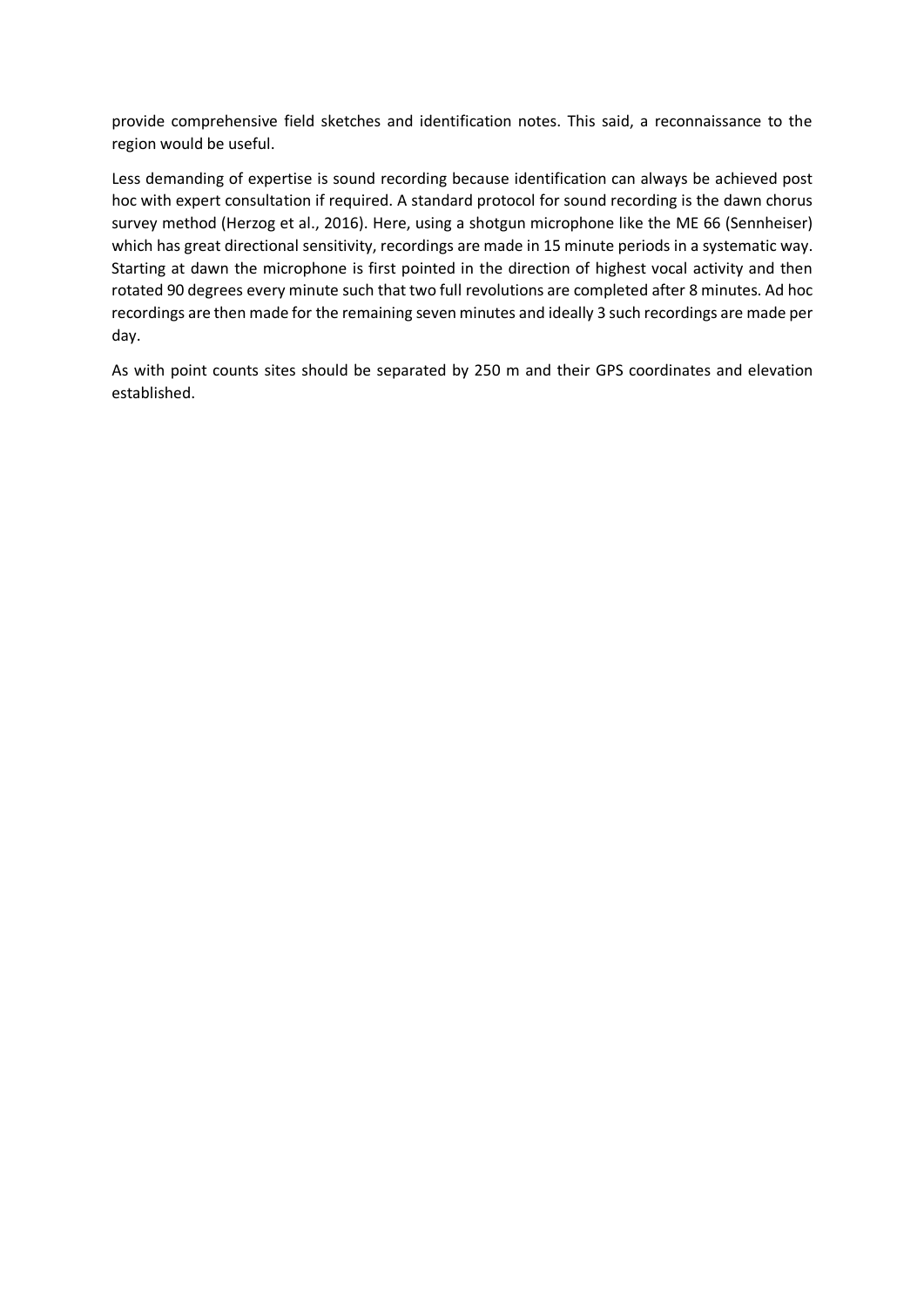## **Logistics**

## **Bureaucratic access**

The logistics of gaining ratified access to the research site can be decomposed into five main parts

## **1. At home application**

For conducting research in Indonesia a Limited Stay 315 Visa is required which is applied for online. This requires the following documents to be uploaded to the application portal (found here [https://frp.ristekdikti.go.id/index.php\)](https://frp.ristekdikti.go.id/index.php) on the Indonesian Ministry for Research and Technology (RISTEK) website:

- 1. Formal letter of research permit request addressed to RISTEK and copying in the Indonesian Embassy in London
- 2. University of Oxford recommendation letters, one from a university official, one from a senior scientist
- 3. Letter of acceptance from Indonesian host research institute
- 4. Supporting letter from Indonesian host institute
- 5. Letter of agreement between University of Oxford and Indonesian hostinstitution
- 6. Research proposal abstract
- 7. Research proposal
- 8. List of research equipment and its value
- 9. Passport scan
- 10. CV
- 11. Indonesian host institution counterpart CV
- 12. Red background photo
- 13. Bank account copy displaying > \$1500
- 14. Health certificate

Elements 3., 4., and 5., and the development of 6., 7., and 8., all require collaboration with an Indonesian partner. So far I have contacted the Universitas Cenderawasih (UNCEN) in Jayapura, Universitas Papua (UNIPA) in Manokwari and the Research Centre for Biology (LIPI) in Cibinong, Java to discuss my research ideas and develop meaningful collaboration.

## **2. Jakarta**

Once in Jakarta the physical copies of permission documents must be obtained and paid for. This requires bringing hard copies of all of the soft copies so far submitted. These permission documents to be obtained are as follows:

- The physical research permit (SIP) and 5 copies of cover letters for subsequent organisations. These are collected at the RISTEK headquarters
- The Surat Jalan (SJ), a permit allowing travel within Indonesia and acquired at any police station
- The research notification letter (SPP) of which obtainment requires all permits acquired so far and which is acquired from the Department of Political and General Affairs
- **3. Jayapura**

The closest major town to the field site is the Papuan capital of Jayapura where the next bureaucratic stages should take place and the following permits acquired:

• The Limited Stay permit (KITAS), required at most 30 days after arrival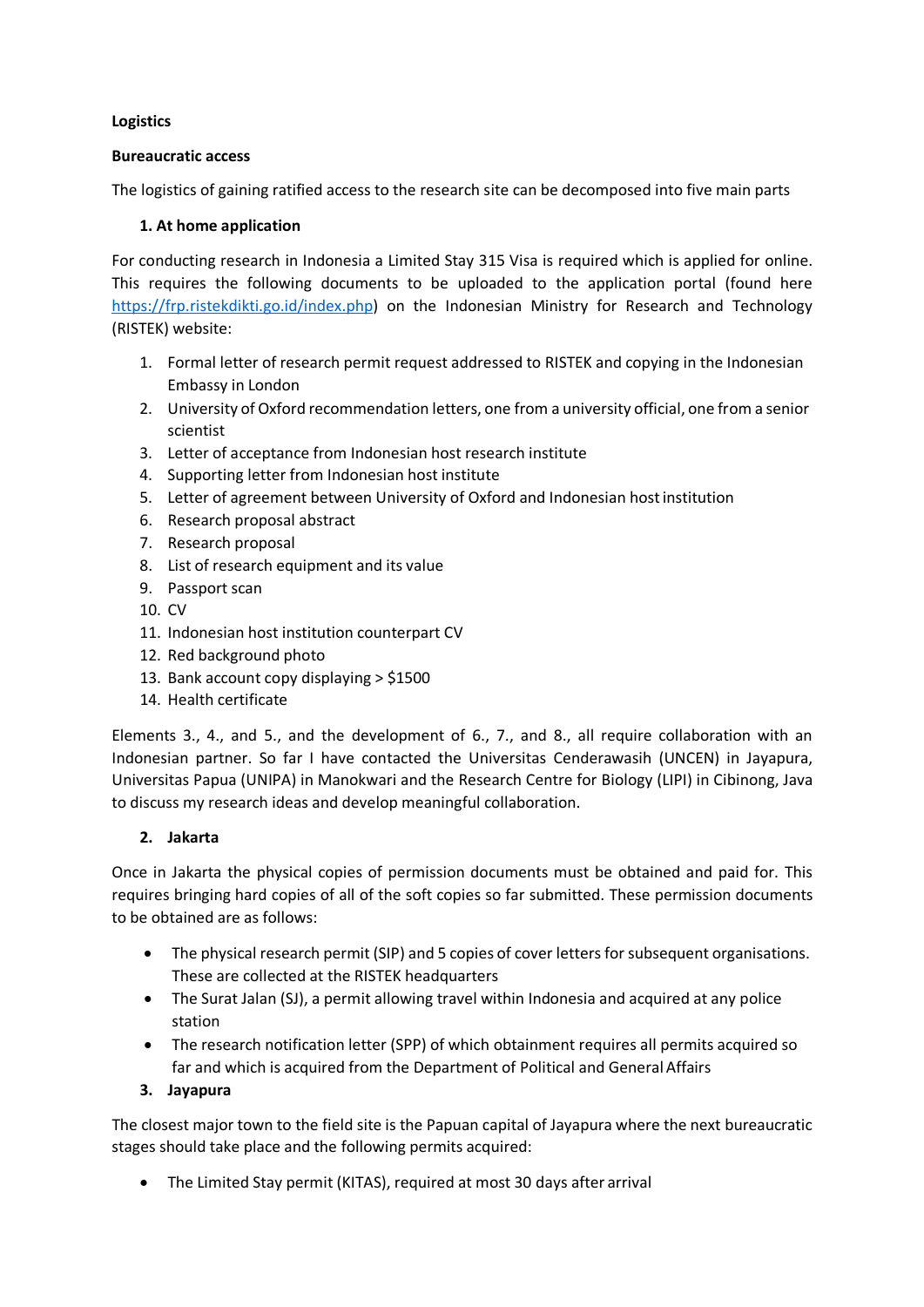- Permit from the Political and National Unity Agency whose obtainment and nature are as of yet not entirely clear to me but seems to require disclosure of all towns and villages you intend to visit
- SIMAKSI permit, a permit allowing access into protected areas, as the Cyclops Mountains are, and which is acquired from the local Natural Resources Conservation Institute(BKDSA)

## **4. Traditional land access**

The above procedure is a necessary but not sufficient condition for access to the field site. They are formal requirements imposed by the Indonesian Government, but local land ownership beliefs must also be respected. Given the local tribes of this country have existed in the region far longer than the Indonesian sovereignty, their traditional rights must be respected. This is impossible to each ex-situ and must be completed on arrival at the field site region. To facilitate such a process I have been in discussion with Paul Barnes (PhD student University College London 2015-) who has worked extensively in the area. He has provided local fixers, most notably 'Bang' Dani, a local who provided Paul with driving and liasing services. In order to arrange community authorisation for example this can require extensive travel in order to meet with the Kepala Campung (village chief) of land-owning communities in the region. Their villages are widespread and so Dani provided Paul the driving and logistics necessary up to the village of Dormena where the road then stops. Subsequent access is then via boat. The land-owning communities broadly map to the language groups of the region from which we can see by the map there are four principal contacts that must bemade.

## **5. Exit-only permit**

In order to be able to leave the country an exit-only permit is required to nullify previous obtained permits. This is obtained from the immigration office in Jayapura, where the KITAS is acquired, and upon receipt, one has 7 days to leave Indonesia, thereby imposing the final constraint on time logistics.



## **Field site access**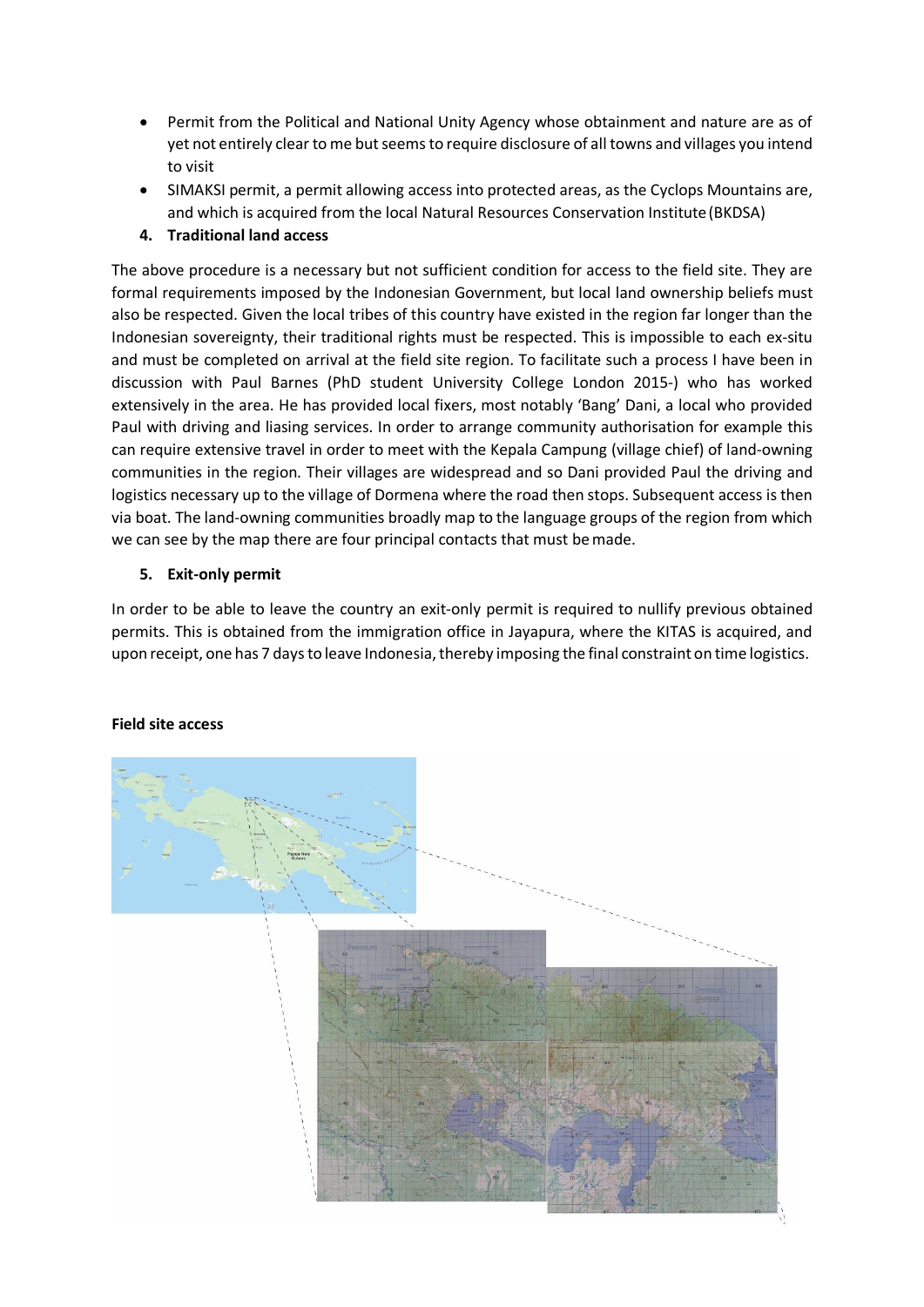Figure 2: Detailed maps of Papua are extremely hard to source. The stitched maps on the right are 1943 US Army Corps 1:63600 scale maps of the Cyclops Mountains region. Previous expeditions have tended to ascend form the Lake Sentani, the inland large water body that can be seen. We instead propose to ascend from either the western or eastern tips of the range and follow the ridgeline along which there exist animal trails making passage easier (Paul Barnes, pers. Comm.).

## **Contingency plan**

In the case of denied research permits for Papua making legal research impossible we have developed a contingency that has broadly the same aims with the same motivation. As noted by Diamond (1985), there is a species composition similarity between adjacent outlier ranges in New Guinea. For this reason he grouped the Bewani, Torricelli and Prince Alexanderranges as one ecoregion, terming them the North Coastal Range (Diamond, 1985). The Bewani, at the western edge of this group lie approximately only 40 km from the Cyclops and could be expected therefore to have a similar fauna. While Flannery (1998) worked extensively in this range he did not use the modern ecological methods proposed here and the existence of an exciting mammal fauna is a distinct possibility. Even more intriguing is the existence of a small range lying a mere 20 km from the Cyclops, right on the Papua New Guinea-Papua birder known as the Oenake Range. While the highest peak of Mount Bouganville only rises to 1200 m, this is still well within the range of the elevational distribution of echidna evidence from the Cyclops. Finally, while the Bewani was surveyed ornithologically by Diamond in 1969, this represents the solo major effort and resampling it has been a high priority of other specialists of the region, such as Bruce Beehler (pers. Comm.) for some time.

An expedition to the Oenake and Bewani ranges, employing the same methodologies proposed thereby provides a feasible alternative for answering many of the same questions to the discussed expedition.

In developing this contingency I already have as a local agent, Vojtech Novotny, Director of the Binatang Research Centre (BRC), the major NGO research institute of Papua New Guinea. For such an expedition the BRC would work as our local collaborator institute and Daniel Okena become a member of our team, his expertise to the project being detailed in the personnelsection.

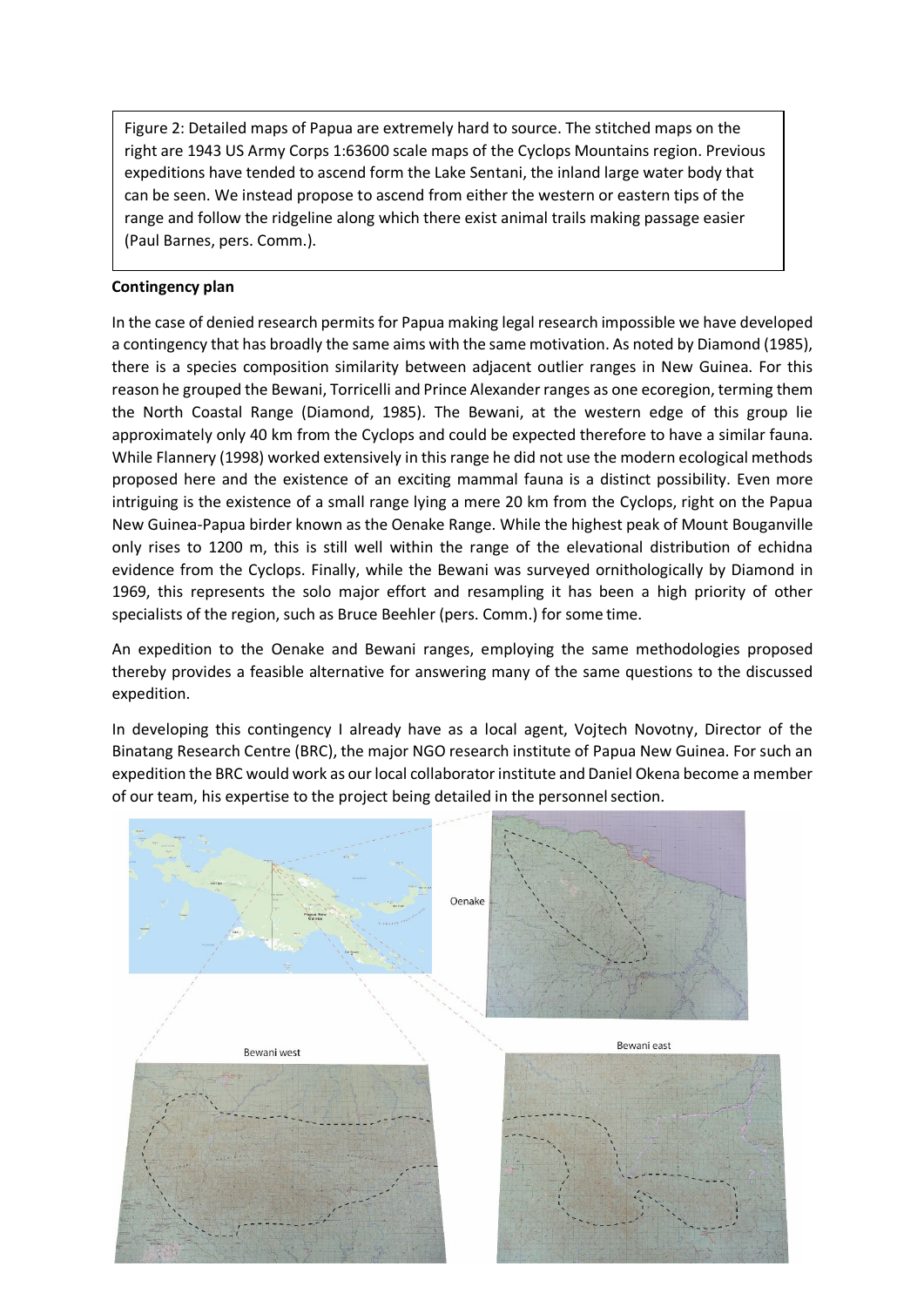Figure 3: Maps from 1974 Australian Engineer Survey Team of the Oenake and Bewani Ranges. The expedition would start out from Vanimo, the pinchpoint on the coastline of the Oenake map, travelling to Mount Bouganville at the peak of the Oenake and then descending the ridge to move to the more southerly Bewani Range.

## **Personnel**

## *James Kempton – Expedition Leader, Chief Scientific officer*

3<sup>rd</sup> year DPhil student in the Department of Zoology, University of Oxford researching flight energetics in pelagic seabirds and guidance and control of pursuit behaviour in hawks at the Oxford Flight Group. James has conducted fieldwork in the Cairngorms of Scotland and at the Tour du Valat Research Station in the Camargue, France. As part of his DPhil he has skills in data collection, processing, visualisation and analysis, particular with regards video and 3D position data, achieved via a competence in the MATLAB programming language. He has independently organised two holidaystyle expeditions to Madagascar and Costa Rica, the former of which he acquired competitive funding for and which included a 3-day trek in the Isalo gorges. Physically he has competed cycling hill timetrial competition and is a member of the university cricket and real tennis squads. During his time as a DPhil student he successfully competed in University Challenge and has performed stand-up comedy at various venues in Oxford. His greatest passion is birdwatching and he has now compiled a worldlist in excess of 1,000 birds.

## *Laura Perry – Treasurer, Scientific Officer, Medical Officer*

3<sup>rd</sup> year DPhil student in the Department of Zoology, University of Oxford researching human-wildlife conflict in Sub-saharan Africa at WildCRU (Wildlife Conservation Research Unit). Laura has considerable field experience in South Africa, Botswana, Mozambique, Tanzania, Kenya, Ethiopia and Zambia. To be competent in achieving this fieldwork she learnt kiSwahili and has become a competent bush driver and car mechanic. Many grant applications and risk assessments were written in the funding of her work and as a consequence of its impact she is now a National Geographic Explorer. In addition she is a level 2 first aider and competent diver.

## *Charlie Northcott – Chief Medical Officer, Chief Communications Officer*

Investigative journalist and documentary producer at the BBC. Charlie has been working with the BBC World Service for the past four years after graduating in History from the University of Oxford in 2014. In particular he has worked as producer for a branch of the world service known as Africa Eye, an investigative unit, which launched last year, aimed at creating high impact journalism which holds power to account in challenging parts of the continent. As such he works primarily out of West Africa and Nigeria in particular. Through his journalism he was part of a team that won a Peabody Award for human rights reporting in Cameroon earlier this year, and an Emmy nomination for an undercover investigation into the pharmaceutical industry in Nigeria. He has frequently operated in conflict zones and looked after teams in tricky terrain. He has covered war in the Sahel, Ebola, unrest in Sudan, and has worked in similarly difficult environments in South America and the Middle East. He has advanced first aid training and has the BBC's top band of hostile environment training. As part of the BBC he has much experience of applying for grants and a strong network of fixers and contacts throughout the world. He also has some scientific journalism experience having written during a freelance period for Smithsonian Magazine, covering eastern wolves genetics and walrus haul-outs in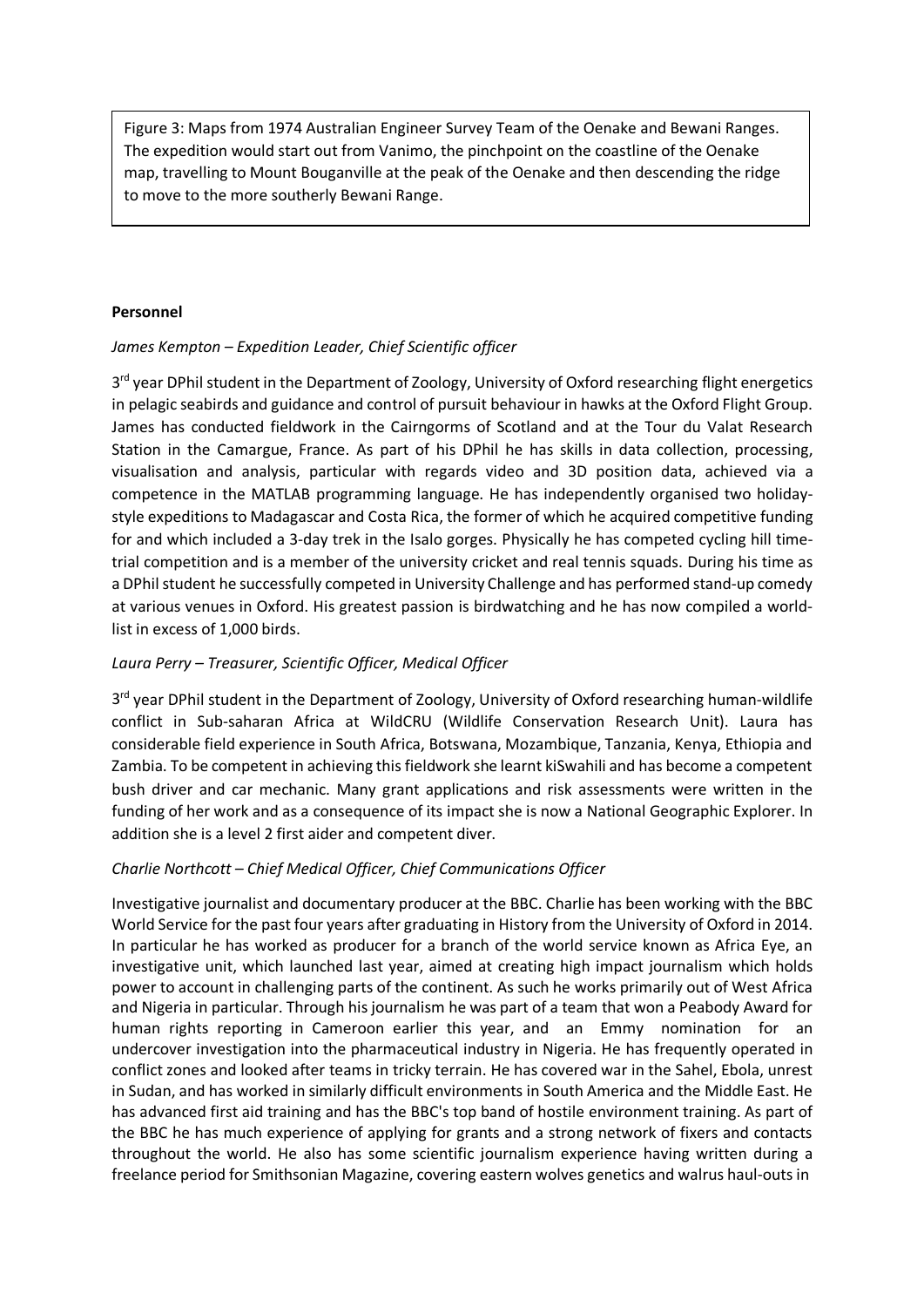Canada. He also shoots video and photos professionally, and has some macro photography and camera trap skills.

#### *Papuan research institute collaborator – As yet undetermined*

As of yet I have had no response from my reaching out to Indonesian universities for research collaboration. However, I have been in contact with Yance de Fretes who now works as an environmental advisor to a resource company in New Guinea but who has worked in the past on the most ambitious recent Papua expeditions, most notably the 2005 and 2007 CI expeditions to the Foja Mountains in which airlifted scientists reported a 'lost world' like environment with multiple new species to science discovered. In all cases he would act as my **local agent**.

## *Contingency collaborator – Daniel Okena of the Binatang Research Centre – Scientific officer*

Daniel is an EDGE fellow of the ZSL working on *Z. bartoni* in Papua New Guinea. In this capacity he has so far lead in the construction of the Supa Biological Research Station, a dedicated institute for longbeaked echidna conservation, and in the conception of a monitoring programme for *Z. bartoni* in the YUS Conservation Area. Alongside this role he also worksfor the Tree Kangaroo Conservation Program and therefore has a near unmatched knowledge of the larger mammal fauna of Papua NewGuinea.

#### **Schedule**

The plan is to conduct the expedition between the 3 $^{rd}$  of October 2021 and 20<sup>th</sup> November 2021. The start date of the expedition is designed to fall after the thesis submission of the DPhil candidates and to minimise the proportion of the study conducted during the rainy season (November to April with heaviest rainfall December to April). The 7 week long duration is a function of the bureaucratic logistical constraints and the methodological justifications for survey duration. Thus we propose the following schedule:

| Date (all 2021)           | <b>Activity</b>                                                                                                                                                                                |
|---------------------------|------------------------------------------------------------------------------------------------------------------------------------------------------------------------------------------------|
| $3rd$ Oct. $-4th$         | Flight from UK airport to Soekarno-Hatta Airport, Jakarta                                                                                                                                      |
| $4^{th} - 11^{th}$        | Stay in Jakarta to complete administrative requirements here                                                                                                                                   |
| 11 <sup>th</sup>          | Flight from Jakarta to Sentani International Airport, Jayapura                                                                                                                                 |
| $12^{th} - 16^{th}$       | All team members stay in Jayapura, one to complete Indonesian<br>administrative requirements, one to obtain local community consent<br>and one to liaise with the local research collaboration |
| 17 <sup>th</sup>          | Trek from Lake Sentani to mid elevation stop                                                                                                                                                   |
| 18 <sup>th</sup>          | Trek from mid-elevation stop to higher elevation base camp and<br>construction of base camp                                                                                                    |
| $19^{th} - 21^{st}$       | Trail construction, sample site determination and establishment of<br>camera trap network                                                                                                      |
| 22nd <sub>-9th</sub> Nov. | Daily bird and mammal surveying activities and data processing and<br>analysis                                                                                                                 |
| $10^{th} - 11^{th}$       | Descent to Lake Sentani                                                                                                                                                                        |
| 12 <sup>th</sup>          | Obtainment of exit-only permit triggering 7 day release time                                                                                                                                   |
| $12^{th} - 17^{th}$       | DNA sequencing and analysis at local collaborator institute                                                                                                                                    |
| 18th                      | Flight from Jayapura to Jakarta                                                                                                                                                                |
| $19^{th} - 20^{th}$       | Flight from Jakarta to UK airport                                                                                                                                                              |
| 20th                      | James' birthday!                                                                                                                                                                               |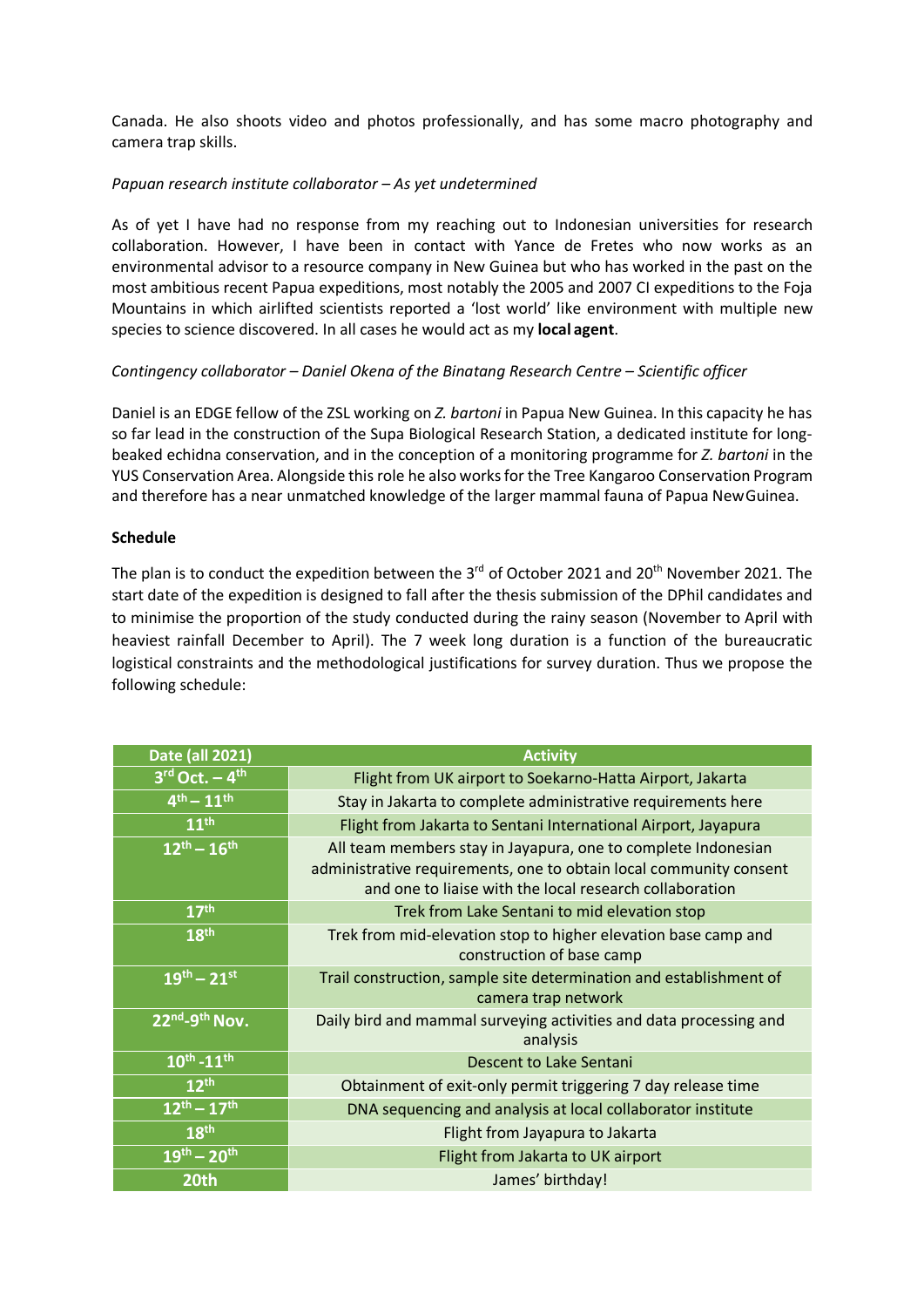# **Budget**

| <b>Item</b>                                      | <b>Cost</b>                    |
|--------------------------------------------------|--------------------------------|
| <b>Transport</b>                                 |                                |
|                                                  |                                |
| 3 × London-Jakarta return (pp.)                  | $3 \times £516 = £1548$        |
| 3 × Jakarta-Jayapura return (pp.)                | $3 \times £367 = £1101$        |
| Jayapura driver (pd.)                            | $5 \times £50 = £250$          |
|                                                  |                                |
| Administrative                                   |                                |
|                                                  |                                |
| <b>KITAS</b> fee                                 | £113.20                        |
| SIMAKSI <1 month fee                             | £274.70                        |
| Limited stay visa 315                            | £128                           |
| Research permit registration fee                 | £5.50                          |
| Research permit fee                              | £137.90                        |
| <b>Surat Jalan fee</b>                           | £38.71                         |
|                                                  |                                |
| Equipment                                        |                                |
|                                                  |                                |
| Oxford Nanopore MinION <sup>1</sup>              | £774.15                        |
| miniPCR thermocycler                             | £452.88                        |
| Thermocycler external battery                    | £116.12                        |
| Fisherbrand mini-centrifuge                      | £178.00                        |
| Sennheiser ME66 Shotgun Microphone               | £136.99                        |
| Bushnell Trophy Cam or equiv. $\times 10^1$      | $£130 \times 10 = £1300$       |
|                                                  |                                |
| <b>Health and safety</b>                         |                                |
|                                                  |                                |
| <b>Wilderness Medical Training Far From Help</b> | £360                           |
| course                                           |                                |
| First aid equipment                              | £500                           |
|                                                  |                                |
| <b>Methodological training</b>                   |                                |
|                                                  |                                |
| Camera trap training course                      | £280                           |
|                                                  |                                |
| <b>Other</b>                                     |                                |
|                                                  |                                |
| 22 nights accom. @ £10 estimate pppn.            | $22 \times 3 \times 10 = 660$  |
| Food estimated £7 pppd.                          | $49 \times 3 \times 57 = 1029$ |
| <b>OUEC</b> bulletin                             | £200                           |
| Porter costs                                     | £500                           |
|                                                  |                                |
| Subtotal                                         | £10084.15                      |
|                                                  |                                |
| Contingency @ 10%                                | £1008.42                       |
|                                                  |                                |
| <b>Total</b>                                     | £11092.57                      |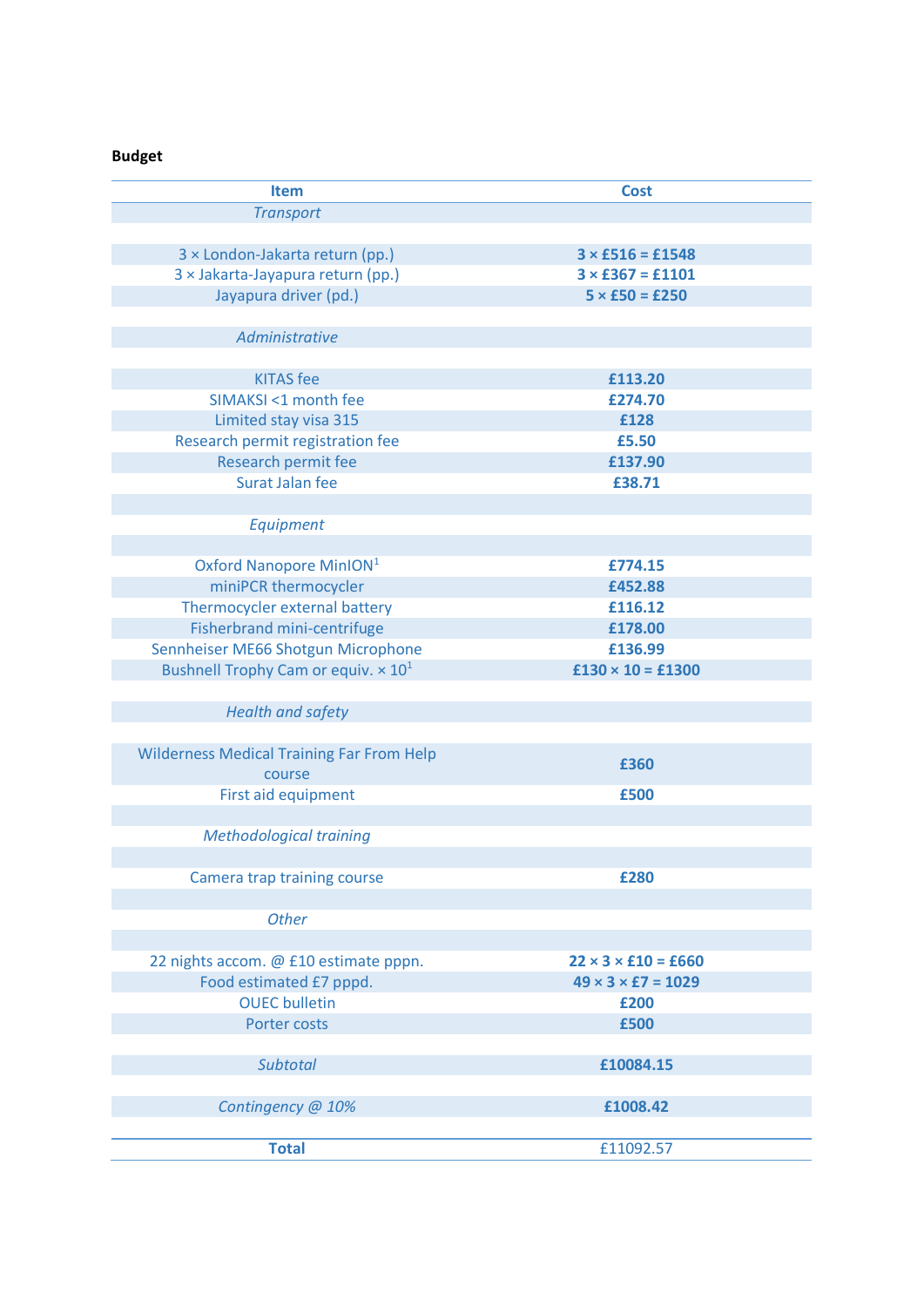**<sup>1</sup>**Cost reduction will be attempted here by sponsorship appeal, renting equipment, or borrowing equipment

## **Possible sources of finance**

| <b>Source</b>                                                                                      | <b>Value</b>            |
|----------------------------------------------------------------------------------------------------|-------------------------|
| <b>Scientific Exploration Society: Sir Charles Blois</b><br><b>Award for Science and Adventure</b> | £5000                   |
| <b>Oxford University Expeditions Council Award</b>                                                 | £1500                   |
| <b>Royal Geographical Society: Geographical</b><br><b>Fieldwork Grant</b>                          | Up to $£3000$           |
| <b>Royal Geographical Society: Neville Shulman</b><br><b>Challenge Award</b>                       | £5000                   |
| <b>National Geographic: Biodiversity and</b><br><b>Exploration Grant</b>                           | Up to £38737            |
| <b>National Geographic: Recovery of Species on</b><br>the Brink of Extinction Grant                | <b>Up to £23242</b>     |
| <b>National Geographic: Early Career Grant</b>                                                     | Between £3373 and £7747 |
| <b>The Linnaean Society: Systematics Research</b><br>Grant                                         | £1500                   |
| <b>Gilchrist Trust: Expeditions Grant</b>                                                          | Between £1000 and £2000 |
| <b>Mohamed bin Zayed Species Conservation</b><br><b>Fund</b>                                       | Up to £19368            |
| <b>Brasenose College: Michael Woods Travel</b><br>Grant                                            | Up to £1000             |

## **Risk Assessment**

| Hazard                  | <b>Severity</b> | <b>Risk</b> | <b>Precaution</b>                                                                                                                                                                                                                                                                                                                                                                                                                                                                         |
|-------------------------|-----------------|-------------|-------------------------------------------------------------------------------------------------------------------------------------------------------------------------------------------------------------------------------------------------------------------------------------------------------------------------------------------------------------------------------------------------------------------------------------------------------------------------------------------|
| <b>Universal</b>        |                 |             |                                                                                                                                                                                                                                                                                                                                                                                                                                                                                           |
|                         |                 |             |                                                                                                                                                                                                                                                                                                                                                                                                                                                                                           |
| Transport               | High            | Low         | All driving duties are to be passed to an Indonesian<br>national holding the necessary in country permits. In<br>Jayapura, a potential driver has already been identified<br>who safely ferried Paul Barnes during his multiple stays<br>there. Otherwise public transport or the use of taxis<br>will be employed.                                                                                                                                                                       |
| Immunisable<br>diseases | High            | Low         | Ensure all courses for UK-advised immunisable<br>diseases are complete (MMR, DPT, ). Assess the<br>likelihood of contraction of local immunisable disease<br>given precautions taken elsewhere (for Indonesia -<br>Rabies, Typhoid, Cholera, Hepatitis B, Japanese<br>Encephalitis). By appropriate treatment of food and<br>water Typhoid and Cholera risk can be reduced. By<br>avoiding handling mammals, which our surveying<br>methods ensure, Rabies risk can be reduced. Hepatitis |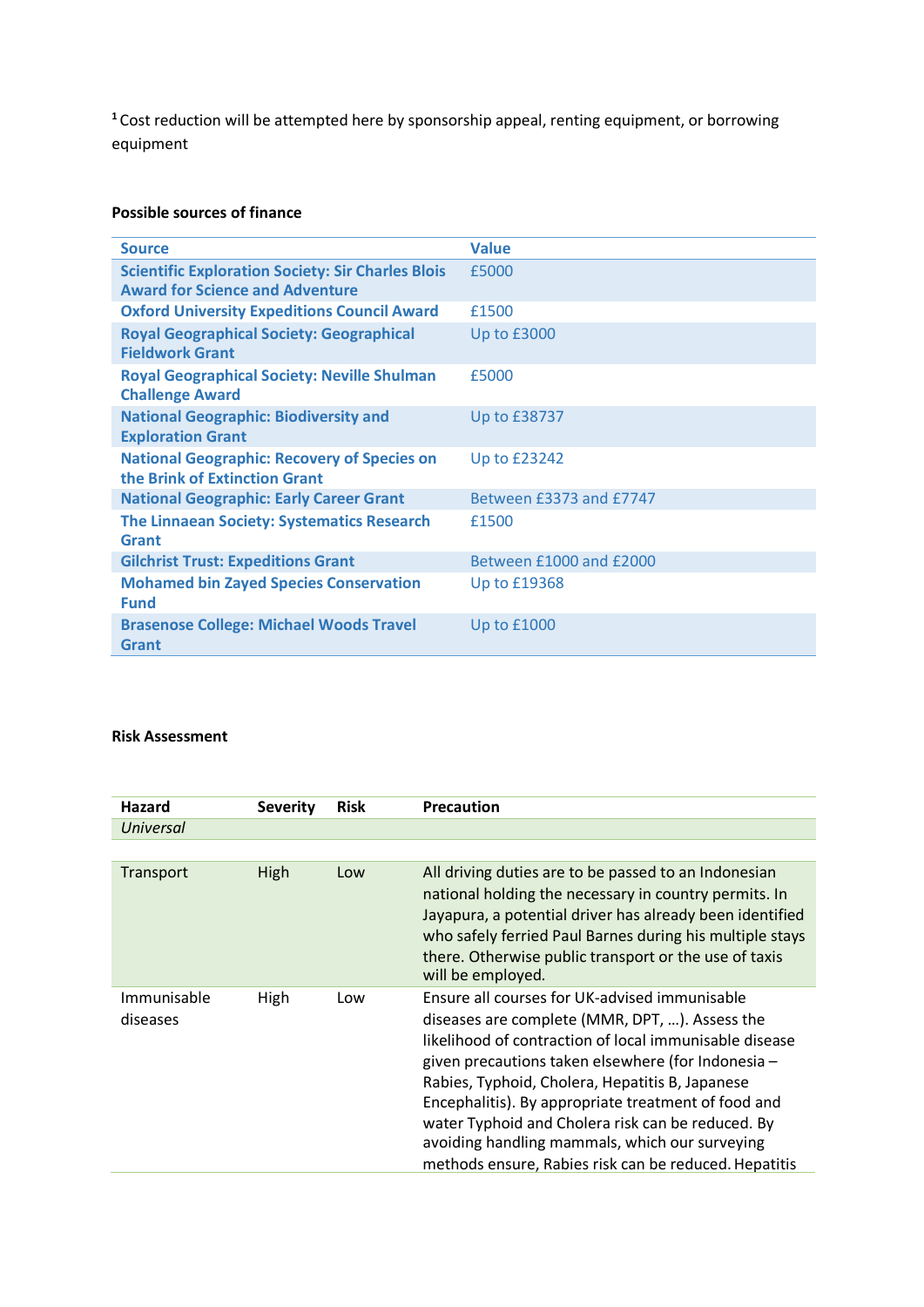|                                 |             |          | B risk can be reduced by avoiding drug usage, ensuring<br>all medical equipment is properly sterilised and by<br>refraining from unprotected sex. The risk level of<br>Japanese Encephalitis is harder to assess given<br>unknowns in the environment and as a precaution<br>team members will obtain this vaccination.                                                                                                                                                                                                                                                                                                                                                                                                                                                                                                                                                                                                                                                                                                                                                                                                                                                                                                                                                                                                                |
|---------------------------------|-------------|----------|----------------------------------------------------------------------------------------------------------------------------------------------------------------------------------------------------------------------------------------------------------------------------------------------------------------------------------------------------------------------------------------------------------------------------------------------------------------------------------------------------------------------------------------------------------------------------------------------------------------------------------------------------------------------------------------------------------------------------------------------------------------------------------------------------------------------------------------------------------------------------------------------------------------------------------------------------------------------------------------------------------------------------------------------------------------------------------------------------------------------------------------------------------------------------------------------------------------------------------------------------------------------------------------------------------------------------------------|
| Non-<br>immunisable<br>diseases | <b>High</b> | High     | Papua is a high risk region for malaria. Initial<br>precautions will be in place to minimise mosquito bite<br>risk and include the application of anti-mosquito<br>products, the wearing of long-sleeved garments and<br>sleeping in mosquito net protected hammocks. In<br>addition, all team members will take anti-malarials<br>either atovaquone, doxycycline or mefloquine<br>depending on medical advice and personal histories of<br>their usage. Schistosomiasis risk will be minimised by<br>water treatment. The risk of dengue fever, also being<br>transmitted by mosquitoes, will be minimised by the<br>same initial precautions as for malaria as will that of<br>Zika. The risk of gastroinstetinal problems will be<br>minimised by the proper treatment of water using<br>chlorine dioxide tablets. It is not expected that man-<br>made pollutants will effect water sources in the higher<br>slopes of the Cyclops. To avoid initial contamination of<br>water, all water collection will be done upstream of<br>washing activities. To minimise the risk of<br>gastrointestinal problems resulting from food, all hot<br>food must be adequately heated through and all cold<br>food must be of a non-perishable nature. All food<br>preparation will be done with the necessary hygiene<br>precautions in place. |
| Climate                         | High        | Moderate | The research location is typically tropical with high<br>temperatures and high humidity. Dehydration<br>therefore becomes a significant risk as does heat<br>stroke and sunburn. To minimise risk of the former<br>each team member must have adequate water supply.<br>This can be facilitated by higher capacity water storage<br>containers such as a CamelBak. Prior to any trekking<br>activity the estimated time to the next water source<br>must be considered and the appropriate quantity of<br>water brought for the worst case scenario. To minimise<br>the latter high factor sunscreen must be applied while<br>long sleeved garments protecting against the sun<br>should also be warn. Finding areas of shade is<br>paramount and strenuous activity should be confined<br>to the cooler parts of the day.                                                                                                                                                                                                                                                                                                                                                                                                                                                                                                             |
|                                 |             |          |                                                                                                                                                                                                                                                                                                                                                                                                                                                                                                                                                                                                                                                                                                                                                                                                                                                                                                                                                                                                                                                                                                                                                                                                                                                                                                                                        |
|                                 |             |          |                                                                                                                                                                                                                                                                                                                                                                                                                                                                                                                                                                                                                                                                                                                                                                                                                                                                                                                                                                                                                                                                                                                                                                                                                                                                                                                                        |

*Generic*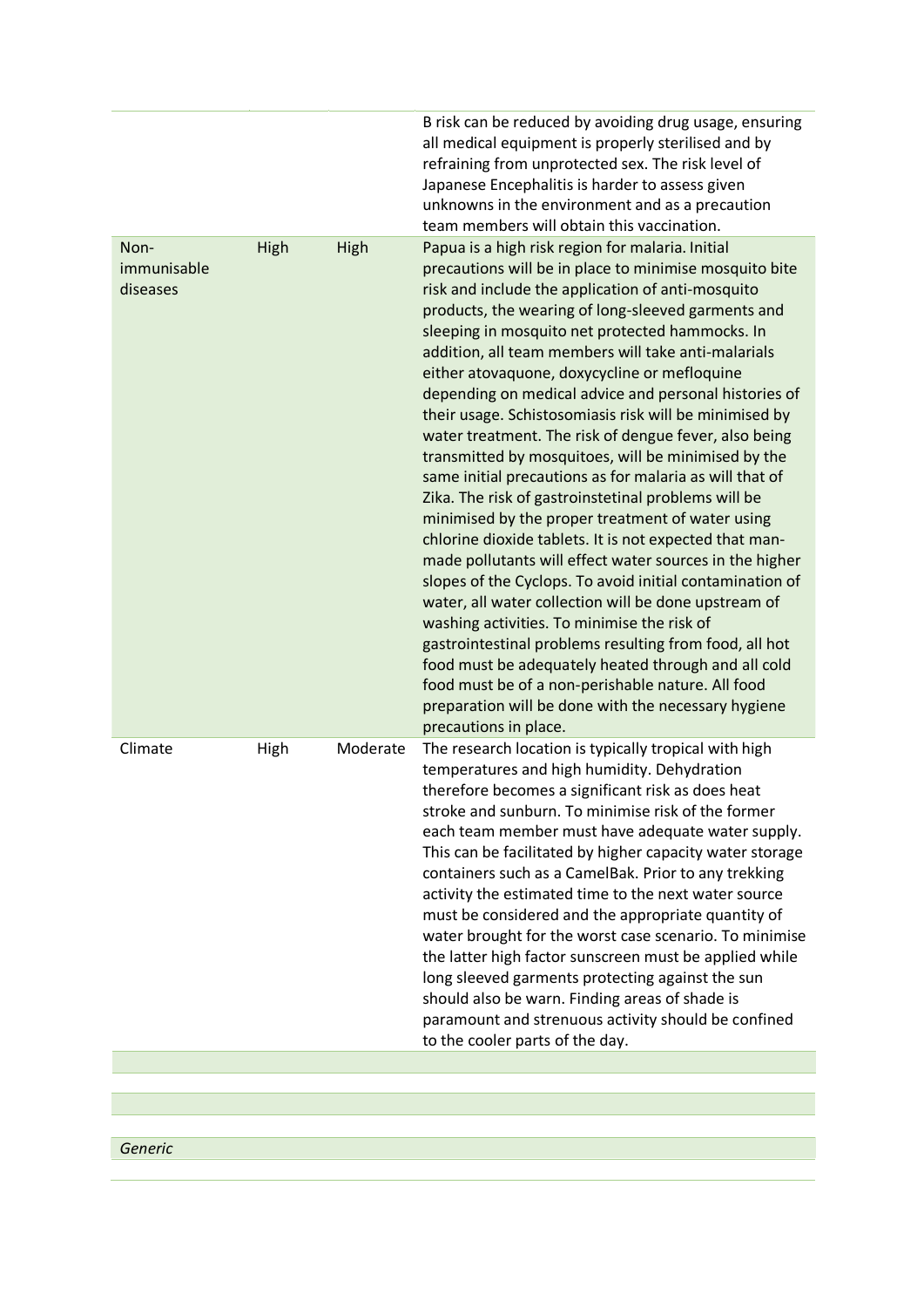| Venomous bites                             | High | Low      | Snakes, scorpions, centipedes, red-back spider, mouse<br>spiders and funnel-web spiders represent the main<br>venomous bite threats. Data on the latter 5 groups is<br>less prevalent but the situation with snakes is clear.<br>New Guinea possesses 112 species of snake, 37 of<br>which are venomous and 6 of which are life<br>threateningly so. These 6 are: Papuan Taipan, Papuan<br>Black Snake, Papuan Brown Snake, New Guinea Small-<br>eyed Snake, Papuan Mulga Snake and the New Guinea<br>Death Adder. None of these species are however<br>believed to exist in the Cyclops Mountains. Regardless<br>any bite from the aforementioned organisms will be<br>treated as an emergency triggering an evacuation<br>response. To minimise the risk of this eventuality the<br>area around base camp where sleeping hammocks and<br>the mess tent will exist will be cleared of low foliage to<br>make detection easier. Trails will be cut to all<br>communal areas and team members will only be<br>permitted to walk these trails, all the time while<br>wearing rubber boots. Prior to putting on clothing or<br>using sleeping hammocks, all items must be checked<br>for envenomating animals. |
|--------------------------------------------|------|----------|-------------------------------------------------------------------------------------------------------------------------------------------------------------------------------------------------------------------------------------------------------------------------------------------------------------------------------------------------------------------------------------------------------------------------------------------------------------------------------------------------------------------------------------------------------------------------------------------------------------------------------------------------------------------------------------------------------------------------------------------------------------------------------------------------------------------------------------------------------------------------------------------------------------------------------------------------------------------------------------------------------------------------------------------------------------------------------------------------------------------------------------------------------------------------------------------------------------|
| Non-venomous<br>bites                      | High | Low      | New Guinea possesses no large carnivorous mammals<br>and the danger thereof is nulled. Traumatic bites from<br>small mammals is of course still possible and so a<br>blanket ban on handling animals will be imposed.                                                                                                                                                                                                                                                                                                                                                                                                                                                                                                                                                                                                                                                                                                                                                                                                                                                                                                                                                                                       |
| <b>Difficult</b><br>mountainous<br>terrain | High | High     | The slopes of the Cyclops Mountains are notoriously<br>steep and heavily forested. This makes trekking<br>difficult especially when the ground is uneven, slippery<br>and possibly unstable. The risk of injury, including<br>severe injury, is therefore of concern and several<br>precautionary strategies will be employed. Firstly, the<br>route of ascent will be carefully planned so as to<br>minimise elevational gradients. Approaching from the<br>eastern or western tips of the range is easiest in this<br>sense. Where possible existing trails will be used.<br>These may exist from animal movements or hunter's<br>tracks and previous expeditions have noted they exist,<br>especially on ridgelines. Guiding us in route choice will<br>always be locals of the regions who know the<br>mountain well. During periods of trekking the utmost<br>concentration of team members will be required as will<br>the free use of both hands.                                                                                                                                                                                                                                                    |
| <b>Rivers</b>                              | High | Low      | The ascent route has been designed so as to avoid river<br>traversing. Base camp will be set up at a suitable<br>distance from rivers in case of flash floods.                                                                                                                                                                                                                                                                                                                                                                                                                                                                                                                                                                                                                                                                                                                                                                                                                                                                                                                                                                                                                                              |
| Physical exertion                          | High | Moderate | In the tropical climate of the region the effect of<br>physical effort is magnified. There is a risk then of<br>exhaustion and heat shock. To reduce this risk<br>maximum carrying allowance will be set in advance at<br>10 kg. Realistic achievable aims will similarly be set                                                                                                                                                                                                                                                                                                                                                                                                                                                                                                                                                                                                                                                                                                                                                                                                                                                                                                                            |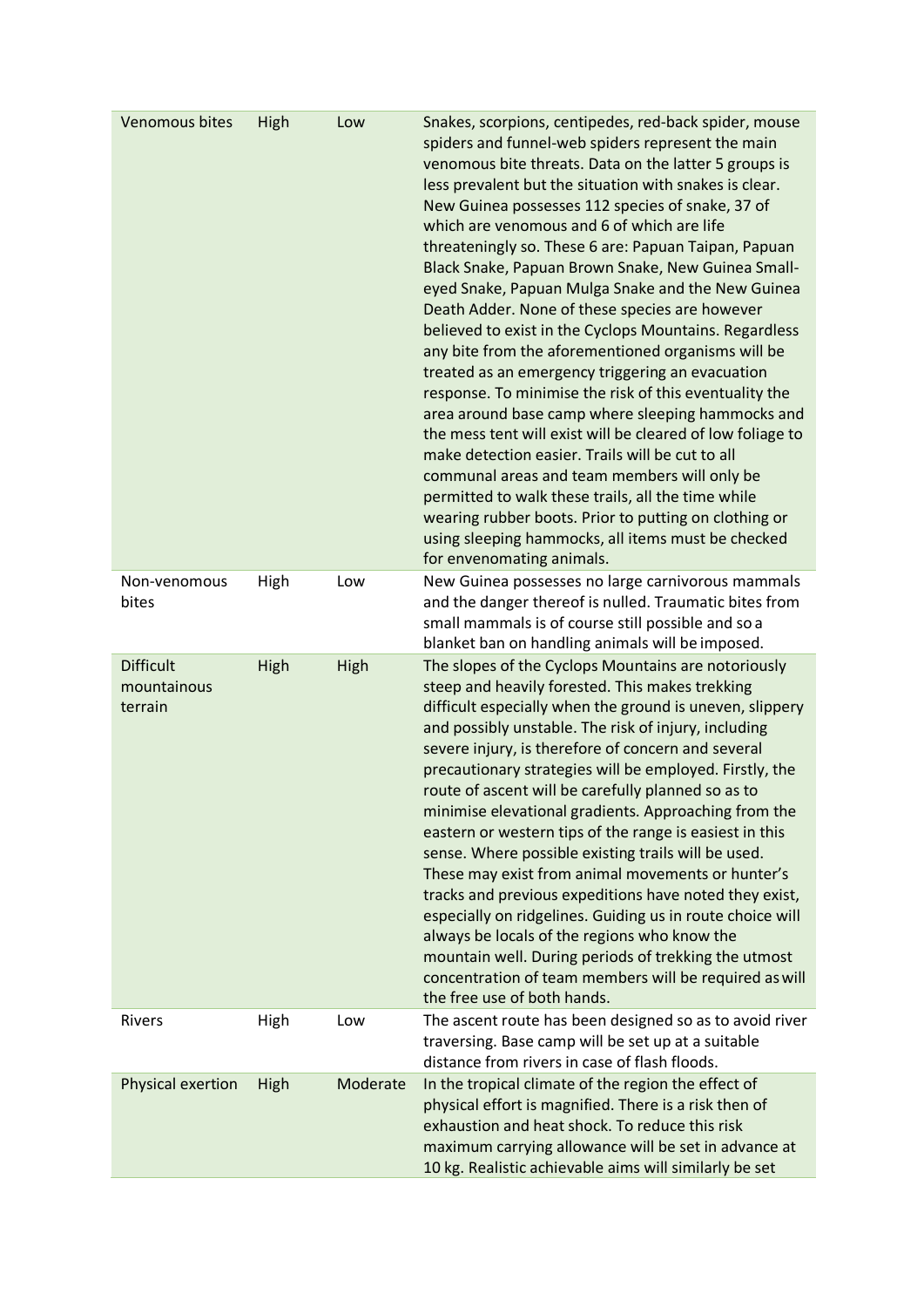with travel distances not expected to exceed 2 km per day. Frequent rest and hydration stops will be made and pace will be set according to the weakest member of the team with no-one pushed beyond their limit. In advance of the expedition all members of the team must have done preparation training, especially in endurance and it will be the role of the team leader to ensure that this is followed. Medical checks by qualified practitioners must be undertaken on all team members prior to the expedition such that an informed assessment of their physical condition is made.

| Specific               |        |           |                                                                                                                                                                                                                                                                                                                                                                                                                                                                                                                                                                                                                       |
|------------------------|--------|-----------|-----------------------------------------------------------------------------------------------------------------------------------------------------------------------------------------------------------------------------------------------------------------------------------------------------------------------------------------------------------------------------------------------------------------------------------------------------------------------------------------------------------------------------------------------------------------------------------------------------------------------|
|                        |        |           |                                                                                                                                                                                                                                                                                                                                                                                                                                                                                                                                                                                                                       |
| Cassowary              | High   | Low       | Likely the most dangerous animal of the Cyclops<br>Mountains is the Northern Cassowary. Females can<br>attain 58 kg and 1.8 m in height. Cassowary attacks are<br>often associated with human feeding and so team<br>members are not allowed to leave food out that may<br>attract cassowaries to the base camp. Under no<br>circumstances are seen cassowaries to be approached.                                                                                                                                                                                                                                     |
| Free Papua<br>Movement | High   | Uncertain | Tensions between the Free Papua Movement and the<br>Indonesian government have existed for greater than<br>50 years with many research expeditions and tourist<br>visits taking place during this time. Recent conflict has<br>been extreme however and an epicentre has been<br>Jayapura. While the FCO maintains a green light on<br>travel to Papua it does warn to avoid large gatherings<br>and protests and to follow local media and the advice<br>of local authorities in avoiding conflict. This advice will<br>be heeded and travel and accommodation itineraries<br>made so as to avoid troublesome areas. |
| Machete usage          | Medium | Low       | Machetes will be required to clear trails in the thick<br>rainforest. Where at all possible machete usage will be<br>designated to trained local guides. If impossible and a<br>team member is required, they will take the lead of the<br>file and ensuring there is a large clearance between<br>them and all others operate the machete at arm's<br>length in from them ensuring a firm hold of the blade.                                                                                                                                                                                                         |
|                        |        |           |                                                                                                                                                                                                                                                                                                                                                                                                                                                                                                                                                                                                                       |
|                        |        |           |                                                                                                                                                                                                                                                                                                                                                                                                                                                                                                                                                                                                                       |

#### **Crisis management plan**

In the event of an emergency the following crisis management plan will come into effect with the necessary prerequisites noted.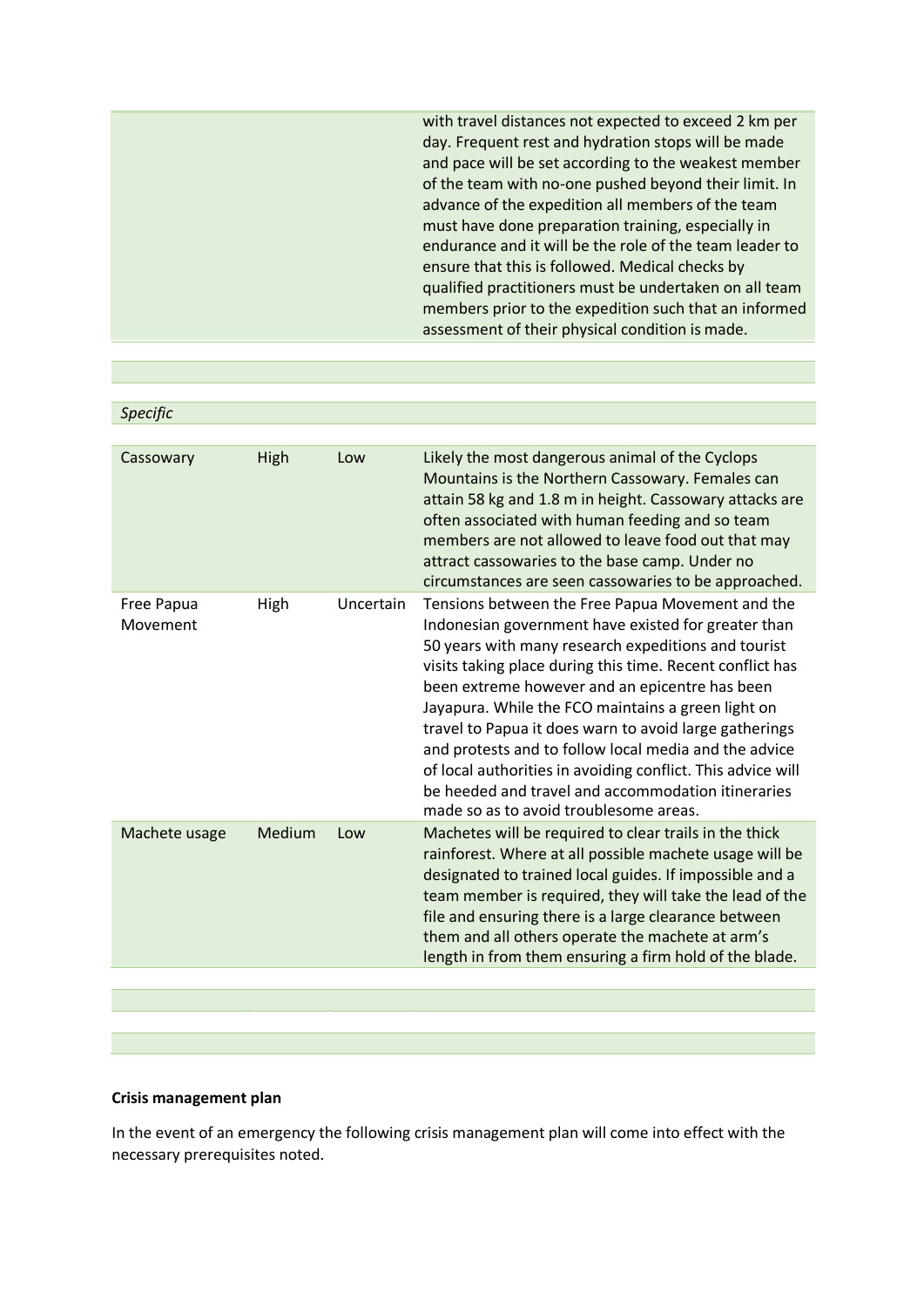Prior to departure the nearest definitive care facility must have been ascertained. For this expedition this is most likely to be Darwin, Australia given the poor facilities at Port Moresby hospital. However, we are currently undertaking research to see if there are any private hospitals associated with foreign industry in the region. In either case this hospital will be notified in advance of the expedition and the existence of the crisis management plan.

A clear signal that the crisis management plan has come into effect will be pre-arranged. This will be a whistle of which each team member will carry one. Upon the sounding of this whistle prearranged roles in the plan must be adopted.

The Chief Medical Officer will take the principal role here in administering temporary care. All critical notes will be written on the patient themselves given the issue of future note transfer. However, the Medical Officer will also be acting as scribe taking notes of the key events and their timing and taking photos. The Chief Medical Officer will decide on what level of medical action is required and determine whether evacuation is necessary.

If evacuation is necessary this will likely only be feasible by helicopter. In advance of the expedition emergency helicopter services will be contacted to establish the feasibility of airlift form the region. The position of our base camp and sample trails relative to any landing site must be known to all team members and evacuation routes for different potential accident localities must have been preplanned.

It is the Expedition Leader's responsibility to ensure that all necessary communications are with the moving team and that there are still sufficient at the base camp so that remaining team members have access. The complementary decision making regarding medical equipment will be done by the Chief Medical officer.

The Expedition Leader will need to call the insurance company to inform them of the actions taking place.

The Chief Medical Officer will prior to loading of the patient into the helicopter ensure all desired checks and treatments have been applied and will then accompany them to the hospital. He will remain with the patient at the hospital liaising with the in house staff and ensuring all medical documents are photoed.

#### **References**

[1] Novitates Zoologicae. A Journal of Zoology in connection with the Tring Museum. Nature, 64(1654):249\_250, July 1901.

[2] Jonathan E.M. Baillie, Samuel T. Turvey, and Carly Waterman. Survival of Attenborough's long-beaked echidna Zaglossus attenboroughi in New Guinea. Oryx, 43(01):146, January 2009.

[3] J. M. Diamond. Distributional Ecology of New Guinea Birds: Recent ecological and biogeographical theories can be tested on the bird communities of New Guinea. Science, 179(4075):759\_769, February 1973.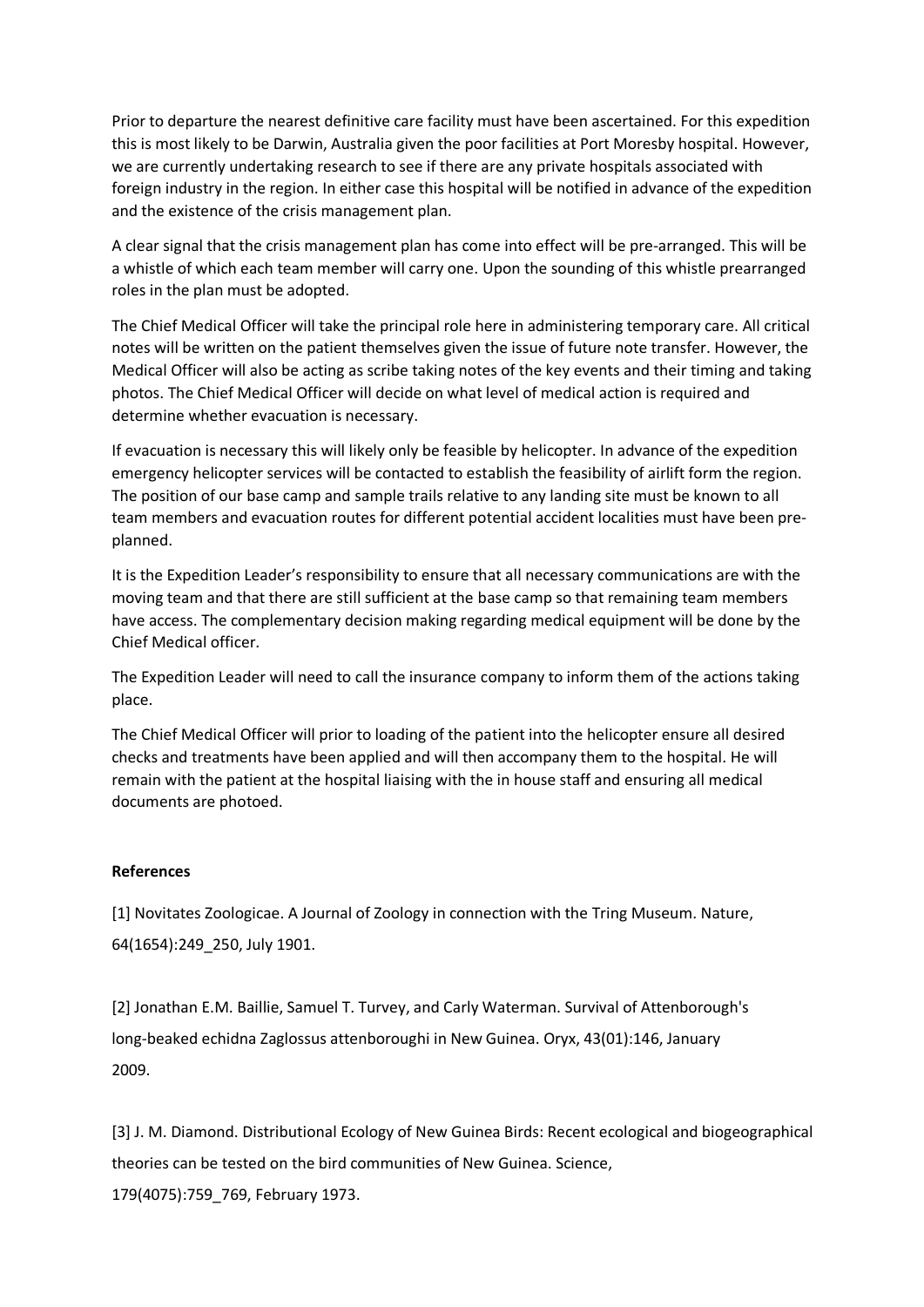[4] Jared M Diamond. ERNST MAYR'S VIEW OF EVOLUTION. page 6.

[5] T.F. Flannery and C.P. Groves. A revision of the genus Zaglossus (Monotremata, Tachyglossidae), with description of new species and subspecies. Mammalia, 62(3), 1998.

[6] Nick J.B. Isaac, Samuel T. Turvey, Ben Collen, CarlyWaterman, and Jonathan E.M. Baillie. Mammals on the EDGE: Conservation Priorities Based on Threat and Phylogeny. PLoS ONE, 2(3):e296, March 2007.

[7] IUCN. Zaglossus attenboroughi: Leary, T., Seri, L., Flannery, T., Wright, D., Hamilton, S., Helgen, K., Singadan, R., Menzies, J., Allison, A., James, R., Aplin, K., Salas, L. & Dickman, C.: The IUCN Red List of Threatened Species 2016: e.T136322a21964353. Technical report, International Union for Conservation of Nature, July 2015. type: dataset.

[8] IUCN. Zaglossus bartoni: Leary, T., Seri, L., Flannery, T.,Wright, D., Hamilton, S., Helgen, K., Singadan, R., Menzies, J., Allison, A., James, R., Aplin, K., Salas, L. & Dickman, C.: The IUCN Red List of Threatened Species 2016: e.T136552a21964496. Technical report, International Union for Conservation of Nature, July 2015. type: dataset.

[9] IUCN. Zaglossus bruijnii: Leary, T., Seri, L., Flannery, T.,Wright, D., Hamilton, S., Helgen, K., Singadan, R., Menzies, J., Allison, A., James, R., Aplin, K., Salas, L. & Dickman, C.: The IUCN Red List of Threatened Species 2016: e.T23179a21964204. Technical report, International Union for Conservation of Nature, July 2015. type: dataset.

[10] Trond Halvor Larsen. Core standardized methods for rapid biological assessment. 2016. OCLC: 1043100257.

[11] John A. Long. Prehistoric mammals of Australia and New Guinea: one hundred million years of evolution. Johns Hopkins University Press, Baltimore ; London, 2002.

[12] An Nguyen, Van Bang Tran, Duc Minh Hoang, Thi Anh Minh Nguyen, Dinh Thang Nguyen, Van Tiep Tran, Barney Long, Erik Meijaard, Je\_ Holland, Andreas Wilting, and Andrew Tilker. Camera-trap evidence that the silver-backed chevrotain Tragulus versicolor remains in the wild in Vietnam. Nature Ecology & Evolution, November 2019.